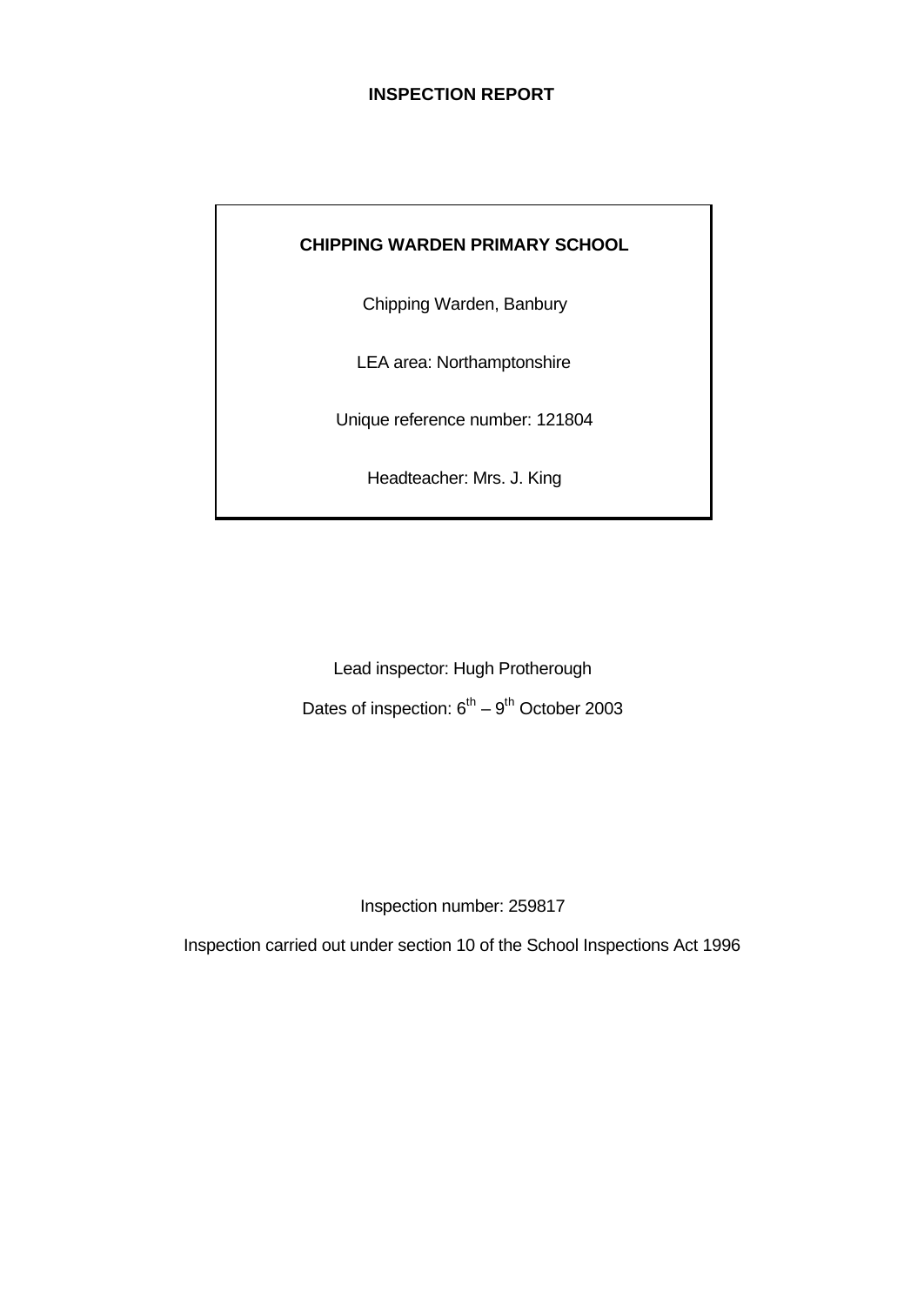#### © Crown copyright 2003

This report may be reproduced in whole or in part for non-commercial educational purposes, provided that all extracts quoted are reproduced verbatim without adaptation and on condition that the source and date thereof are stated.

Further copies of this report are obtainable from the school. Under the School Inspections Act 1996, the school must provide a copy of this report and/or its summary free of charge to certain categories of people. A charge not exceeding the full cost of reproduction may be made for any other copies supplied.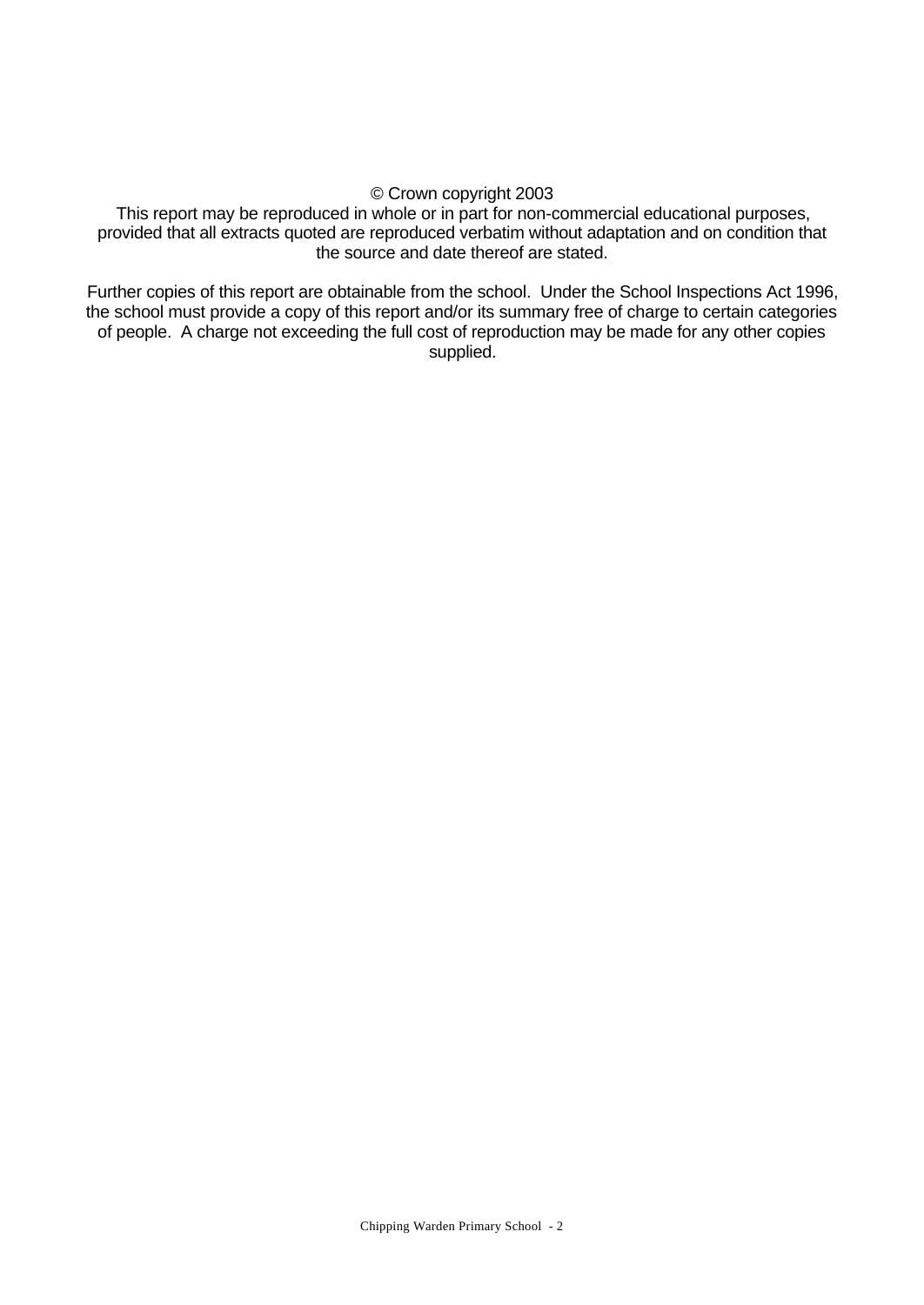## **INFORMATION ABOUT THE SCHOOL**

| Type of school:              | Primary                                   |
|------------------------------|-------------------------------------------|
| School category:             | Community                                 |
| Age range of pupils:         | $4 - 11$                                  |
| Gender of pupils:            | Mixed                                     |
| Number on roll:              | 92                                        |
| School address:              | <b>Byfield Rd</b><br>Chipping Warden      |
| Postcode:                    | <b>Banbury</b><br><b>OX17 1LD</b>         |
| Telephone number:            | 01295 660616                              |
| Fax number:                  | 01295 660616                              |
| Appropriate authority:       | The Governing Body                        |
| Name of chair of governors:  | Mrs Jayne Jobbins                         |
| Date of previous inspection: | $19^{th}$ – 21 <sup>st</sup> October 1998 |

#### **CHARACTERISTICS OF THE SCHOOL**

This small primary school is growing steadily in popularity. Few pupils leave at times other than the end of the school year, and if they do they are soon replaced. There are 92 pupils on roll, almost a third more than at the time of the last inspection. Although a good number of the pupils come from the village, most live further afield and are transported to and from school by car each day. The village lies close to the M40 corridor and is well favoured socially and economically. With the exception of a tiny number of mixed race pupils, the overwhelming majority are of white British ethnic origin. Most children have had some pre-school experience, a large number having attended the private kindergarten based within the school. Consequently, levels of attainment on entry to the Reception class cover the full range but are generally above average. About 18 per cent of the pupils have been identified as requiring some additional support within the school for their special educational needs. However, there are no pupils causing higher levels of concern or requiring a statement of special educational needs.

In 2002, the school received an Achievement Award from the DFES for the improvement in the pupils' results in the national tests.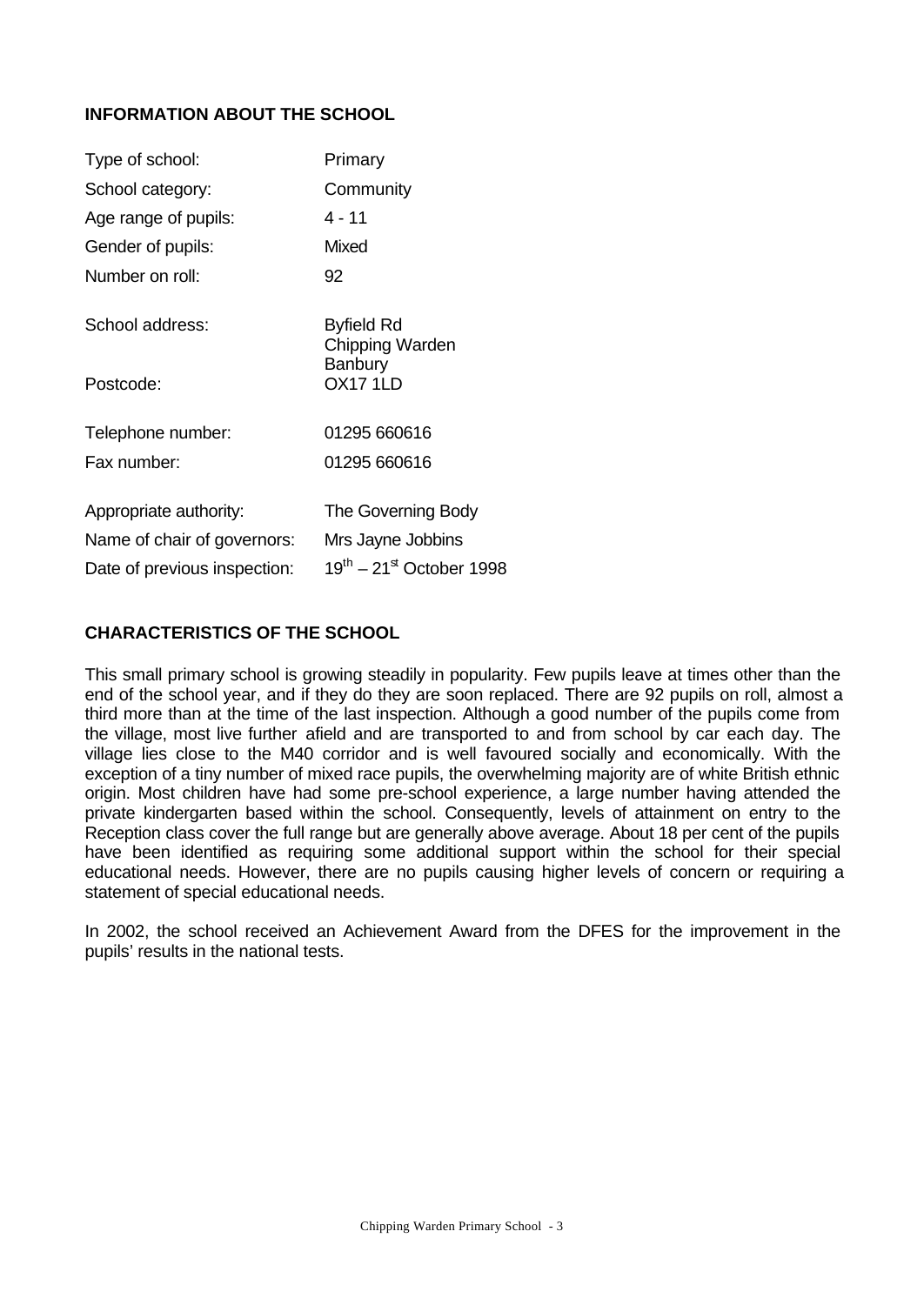# **INFORMATION ABOUT THE INSPECTION TEAM**

|       | Members of the inspection team | <b>Subject responsibilities</b> |                                                                                                                                                    |
|-------|--------------------------------|---------------------------------|----------------------------------------------------------------------------------------------------------------------------------------------------|
| 8339  | Hugh Protherough               | Lead inspector                  | English, information and<br>communication technology, art and<br>design, design and technology,<br>music, physical education,<br>Foundation Stage. |
| 14083 | Andy Anderson                  | Lay inspector                   |                                                                                                                                                    |
| 27541 | John Collins                   | Team inspector                  | Mathematics, science, geography,<br>history, religious education, special<br>educational needs.                                                    |

The inspection contractor was :

Inspire Educational Ltd

The Coach House 132 Whitaker Road Derby

DE23 6AP

Any concerns or complaints about the inspection or the report should be made initially to the inspection contractor. The procedures are set out in the leaflet *'Complaining about Ofsted Inspections'*, which is available from Ofsted Publications Centre (telephone 07002 637833) or Ofsted's website (www.oftsed.gov.uk).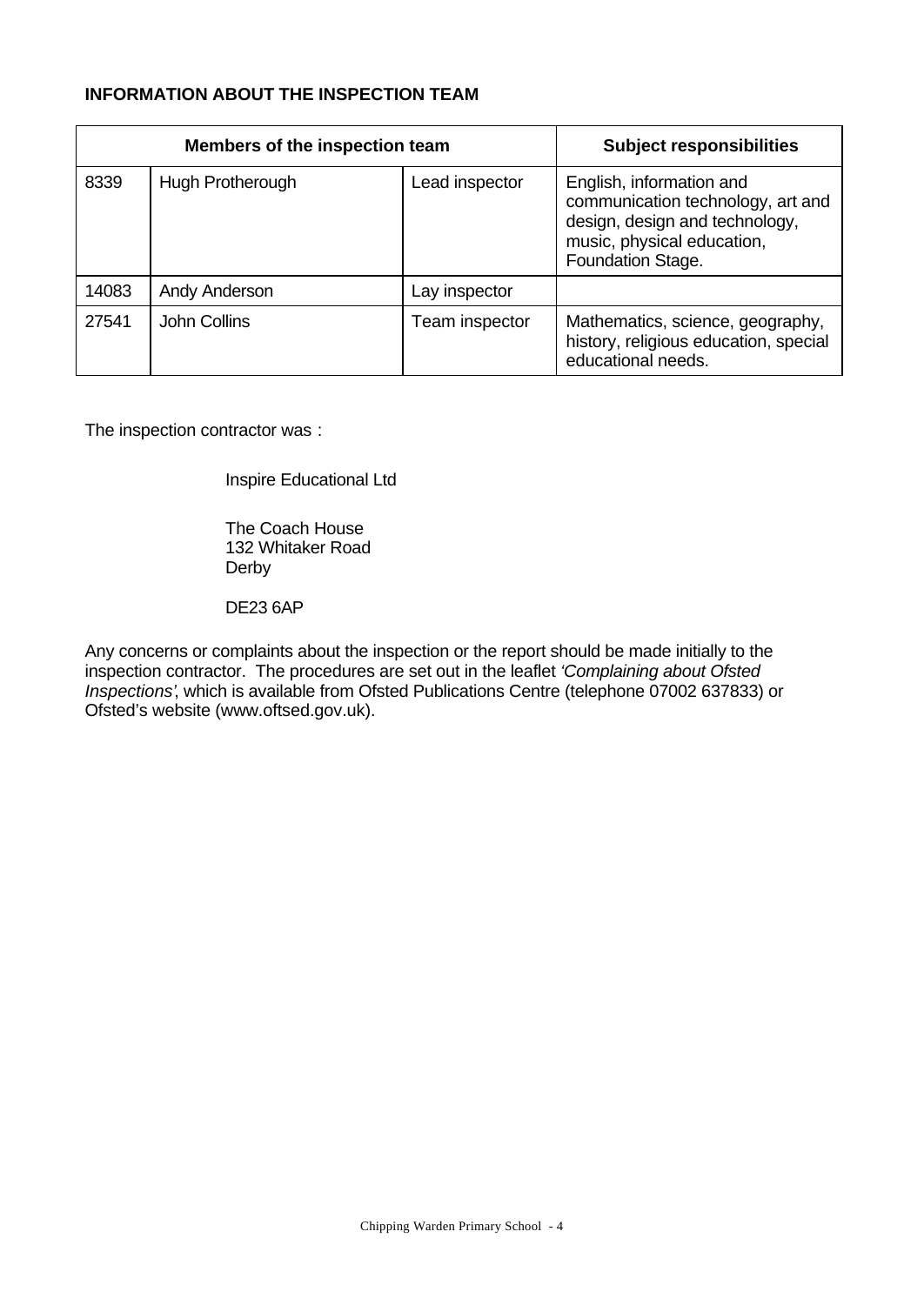# **REPORT CONTENTS**

|                                                                                                                                                                        | Page |
|------------------------------------------------------------------------------------------------------------------------------------------------------------------------|------|
| <b>PART A: SUMMARY OF THE REPORT</b>                                                                                                                                   | 6    |
| <b>PART B: COMMENTARY ON THE MAIN INSPECTION FINDINGS</b>                                                                                                              |      |
| <b>STANDARDS ACHIEVED BY PUPILS</b>                                                                                                                                    | 8    |
| Standards achieved in areas of learning, subjects and courses                                                                                                          |      |
| Pupils' attitudes, values and other personal qualities                                                                                                                 |      |
| <b>QUALITY OF EDUCATION PROVIDED BY THE SCHOOL</b>                                                                                                                     | 10   |
| Teaching and learning<br>The curriculum<br>Care, guidance and support<br>Partnership with parents, other schools and the community<br><b>LEADERSHIP AND MANAGEMENT</b> | 14   |
| PART C: THE QUALITY OF EDUCATION IN AREAS OF LEARNING,<br><b>SUBJECTS AND COURSES</b><br>AREAS OF LEARNING IN THE FOUNDATION STAGE                                     | 16   |
|                                                                                                                                                                        |      |
| <b>SUBJECTS IN KEY STAGES 1 and 2</b>                                                                                                                                  |      |
| <b>SUBJECTS AND COURSES IN THE SIXTH FORM</b>                                                                                                                          |      |
| <b>PART D: SUMMARY OF THE MAIN INSPECTION JUDGEMENTS</b>                                                                                                               | 26   |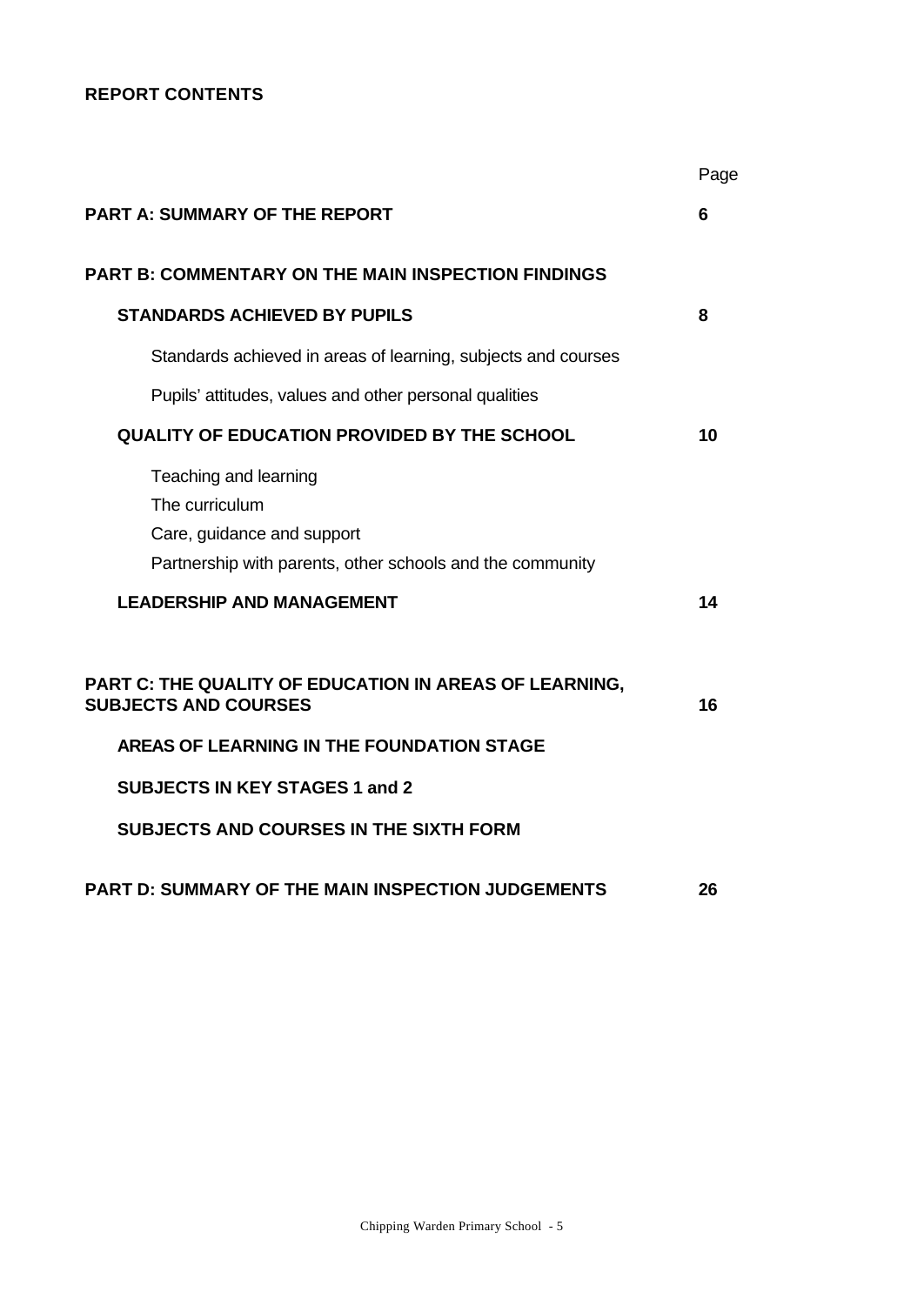## **PART A: SUMMARY OF THE REPORT**

#### **OVERALL EVALUATION**

**This is an effective school,** well regarded by the pupils and parents alike. Good leadership and management underpin the many improvements brought about since the last inspection. The quality of education offered is good, and by the age of eleven standards are above average in English, mathematics, science and art. Pupils of all backgrounds and abilities are achieving well. The cost of running the school is very high, but **it offers satisfactory value for money**.

The school's main **strengths and weaknesses** are:

- There is a strong and successful ethos reflected in the very good relationships between the adults and the pupils who are enthusiastic and very hard working
- Pupils of all abilities achieve well {with many higher attainers exceeding well beyond the levels expected of seven and eleven year olds in the national tests each year}. The quality of the pupils' work in art is good
- The teaching is good, especially in the development of the key skills of literacy and numeracy. The teaching assistants make a valuable contribution by supporting the pupils' learning
- The marking of the pupils' work is unsatisfactory
- The school management is effective because adults at all levels have a keen sense of their roles and responsibilities and know how they are to contribute to school improvement
- Not enough has been done to build upon the recent improvements in the use of information and communication technology (ICT)

There has been **good improvement** since the last inspection. A full and effective response to the last report has improved significantly the quality of education in the Foundation Stage and eliminated unsatisfactory teaching in Key Stage 2. These improvements have come about as a result of the good leadership of the headteacher who now checks what happens in lessons with greater rigour. As a result, standards in Year 2 are higher than those described in the last report and the pupils in Year 6 continue to achieve well.

## **STANDARDS ACHIEVED**

**Throughout the school, children of all abilities are working hard and achieving well**, especially in the acquisition of the skills of literacy and numeracy. In the Foundation Stage, the pupils have settled swiftly into the school routine and are firmly on course to achieve the required goals by the end of Reception class. Standards in reading, writing and mathematics are above average by the end of Year 2 and the pupils achieve well.

| <b>Results in National</b><br>Curriculum tests at the end |       | similar schools |      |      |
|-----------------------------------------------------------|-------|-----------------|------|------|
| of Year 6, compared with:                                 | 2000  | 2001            | 2002 | 2002 |
| English                                                   | $A^*$ |                 |      |      |
| <b>Mathematics</b>                                        | $A^*$ | B               | В    |      |
| Science                                                   | A*    |                 |      |      |

*Key: A - well above average; B – above average; C – average; D – below average; E – well below average Similar schools are those whose pupils attained similarly at the end of Year 2.*

The number of children taking the national tests each year is small and care should be taken when interpreting the data in this table. In 2002, the results for Year 6 were much lower than usual because that cohort contained a larger number of pupils with SEN. The results for 2003 are much better.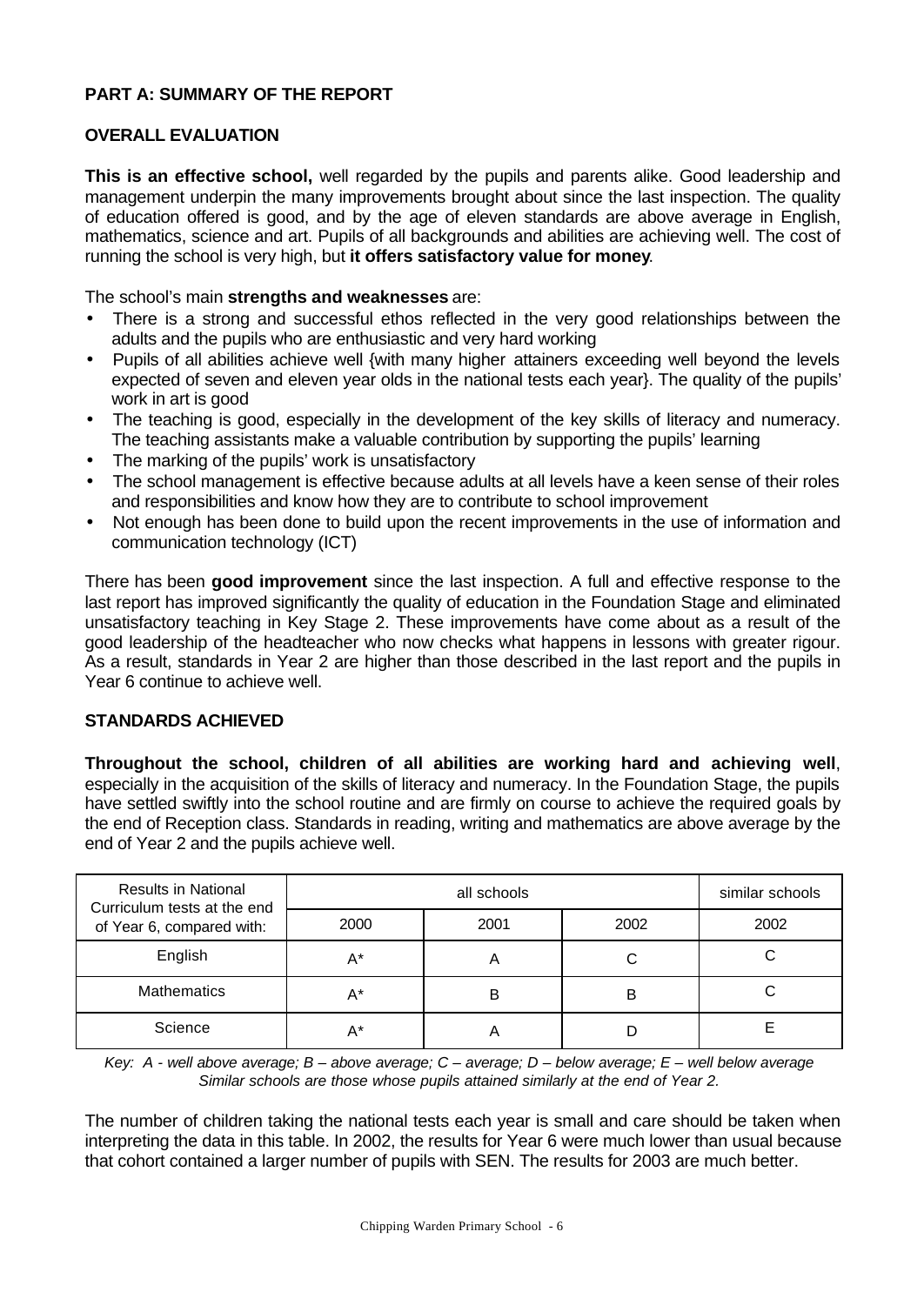With the exception of their work in ICT where standards are below average, the pupils in Years 3 to 6 achieve well. The standard of their work in English, mathematics and science is clearly above average with many higher attainers achieving levels well beyond those expected for their age. Standards in art are good throughout the school, as is the quality of the work of the pupils who receive instrument tuition.

The **pupils' personal qualities, including their spiritual, moral, social and cultural development are good.** The vast majority have very positive **attitudes** to their work and they **behave** very well. **The** l**evels of attendance and punctuality are** very good.

## **QUALITY OF EDUCATION**

**The quality of education provided by the school is good.** The teachers provide stimulating lessons that interest the children and are well matched to the different ages and abilities in each class. The additional support provided by the teaching assistants is extremely effective in enhancing the **learning** of pupils of all abilities. **The teaching is good** throughout the school, but the marking of the pupils' work lacks rigour.

**The school's curriculum is good** and enhanced by a wide range of activities in the arts and in sport. There have been recent improvements to the provision for ICT, but these opportunities have not yet extended across the full breadth of the curriculum. The **partnerships with parents and local schools** are very good and contribute strongly to the quality and range of what the school can offer its pupils.

#### **LEADERSHIP AND MANAGEMENT**

The **leadership and management of the school are good**. The governors help to provide the strategic direction for the school. The headteacher leads effectively and with the help of the staff team, manages the ongoing improvement of the school very well.

#### **PARENTS' AND PUPILS' VIEWS OF THE SCHOOL**

Both **pupils** and **parents** express high levels of satisfaction with the work of the school. The parents are regularly consulted, but there are no such arrangements to enable the pupils to contribute to school development.

#### **IMPROVEMENTS NEEDED**

The most important things the school should do to improve are:

- Mark the children's work in greater detail
- Accelerate the recent improvements in the provision for and teaching of ICT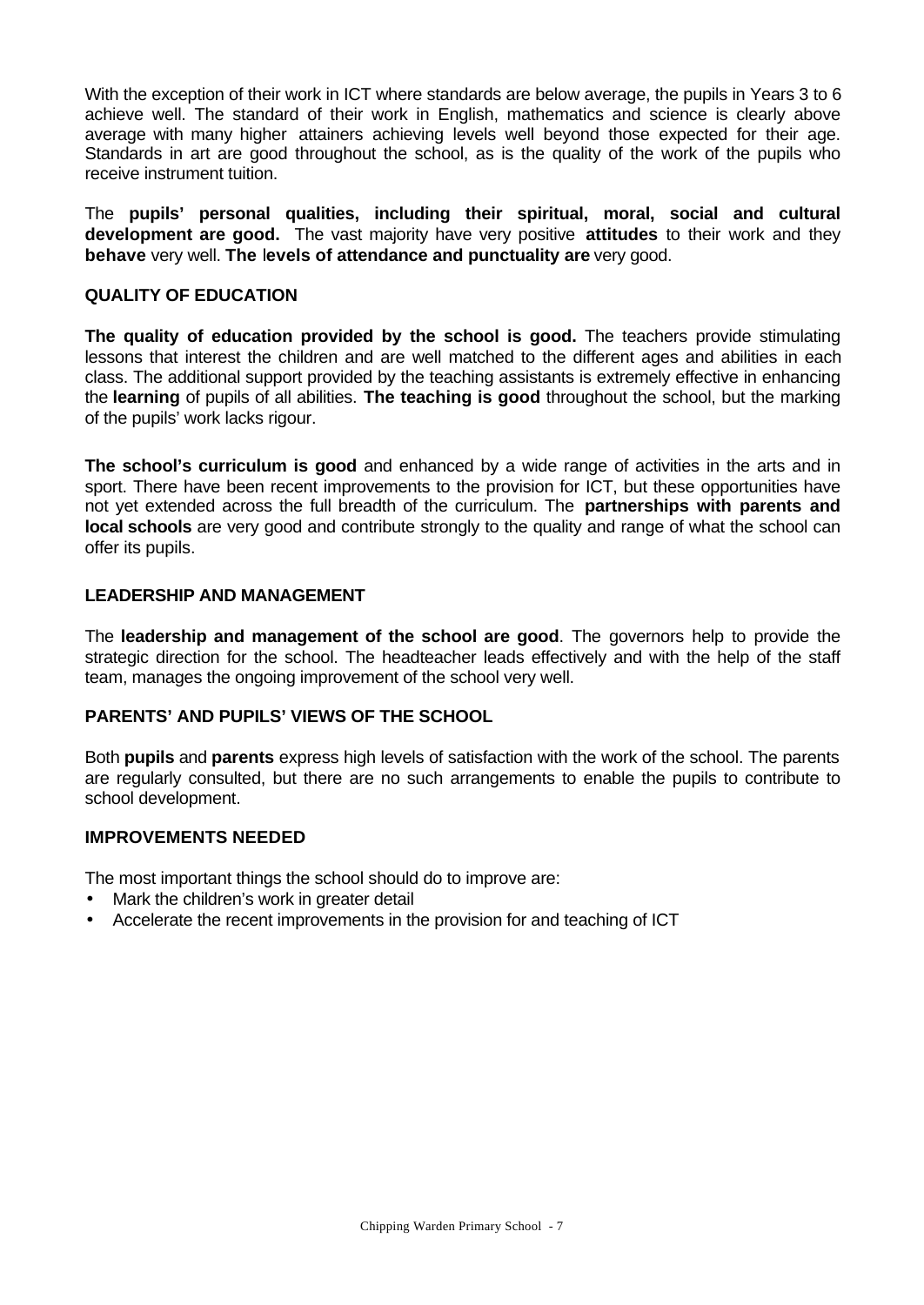#### **PART B: COMMENTARY ON THE INSPECTION FINDINGS**

#### **STANDARDS ACHIEVED BY PUPILS**

#### **Standards achieved in areas of learning, subjects and courses**

**Throughout the school, children of all abilities are working hard and achieving well**, especially in the acquisition of the skills of literacy and numeracy. In the Foundation Stage the pupils have settled swiftly into the routine of school and are firmly on course to achieve the required goals by the end of the Reception Year. Standards in all core subjects (with the exception of ICT and religious education) are above average in Years 2 and 6.

## **Main strengths and weaknesses**

- Following a sharp drop in 2002, the test results for 2003 indicate that they have returned to their previous higher levels
- In English and mathematics the pupils' good achievements result in above average standards throughout the school
- In ICT, the standard of the pupils work in Years 1 to 4 is in line with the expected levels, but in Years 5 and 6 it is below average
- The Foundation Stage pupils are achieving well across all the areas of learning
- The pupils achieve well in art and produce a variety of good work throughout the school

#### **Commentary**

- 1. The small cohorts taking the tests each year means that statistical analysis of the test and assessment data must be treated with caution. For instance, following the exceptionally high results of 1999 and 2000 results fell away slightly in 2001 but taken overall were still well above the national average. Only ten Year 6 pupils took the national tests in 2002 including a preponderance of boys, several of whom had special educational needs. Although this depressed the overall points scored by the cohort, it is evident from deeper analysis that pupils of all abilities achieved well with many higher attainers exceeding the levels expected in English, mathematics and science. This year's (2003) results are much higher and reflect a sharp upward trend to levels close to those of 2001, with almost every child achieving the levels expected of eleven-year-olds in all subjects. Half of them exceeded this in English and science. The inspection findings confirm the school's comprehensive data that suggest that standards within the current Year 6 continue to be at least above average in all three subjects.
- 2. The results in the Year 2 tests also fluctuate considerably as a result of the small cohorts. Until 2002, the results appeared generally stronger in mathematics than in reading and writing, but the picture has reversed in the past two years. The inspection findings show that standards in the current Year 2 are above average in reading, writing and mathematics.
- 3. The pupils in the Foundation Stage have made a good start to school. They have settled swiftly into the daily routine, formed good relationships with the staff in the Reception class and are working together happily. The early assessments show that almost every child is well on the way to achieving the targets set for children of this age in each of the six areas of learning. This is because of the considerable improvement in Foundation Stage provision introduced since the last inspection.
- 4. The pre-inspection analysis of the test data raised questions about the performance of the boys and whether or not all pupils were achieving sufficiently well in mathematics. However, the inspection evidence confirms that throughout the school both boys and girls are achieving well regardless of either background or ability.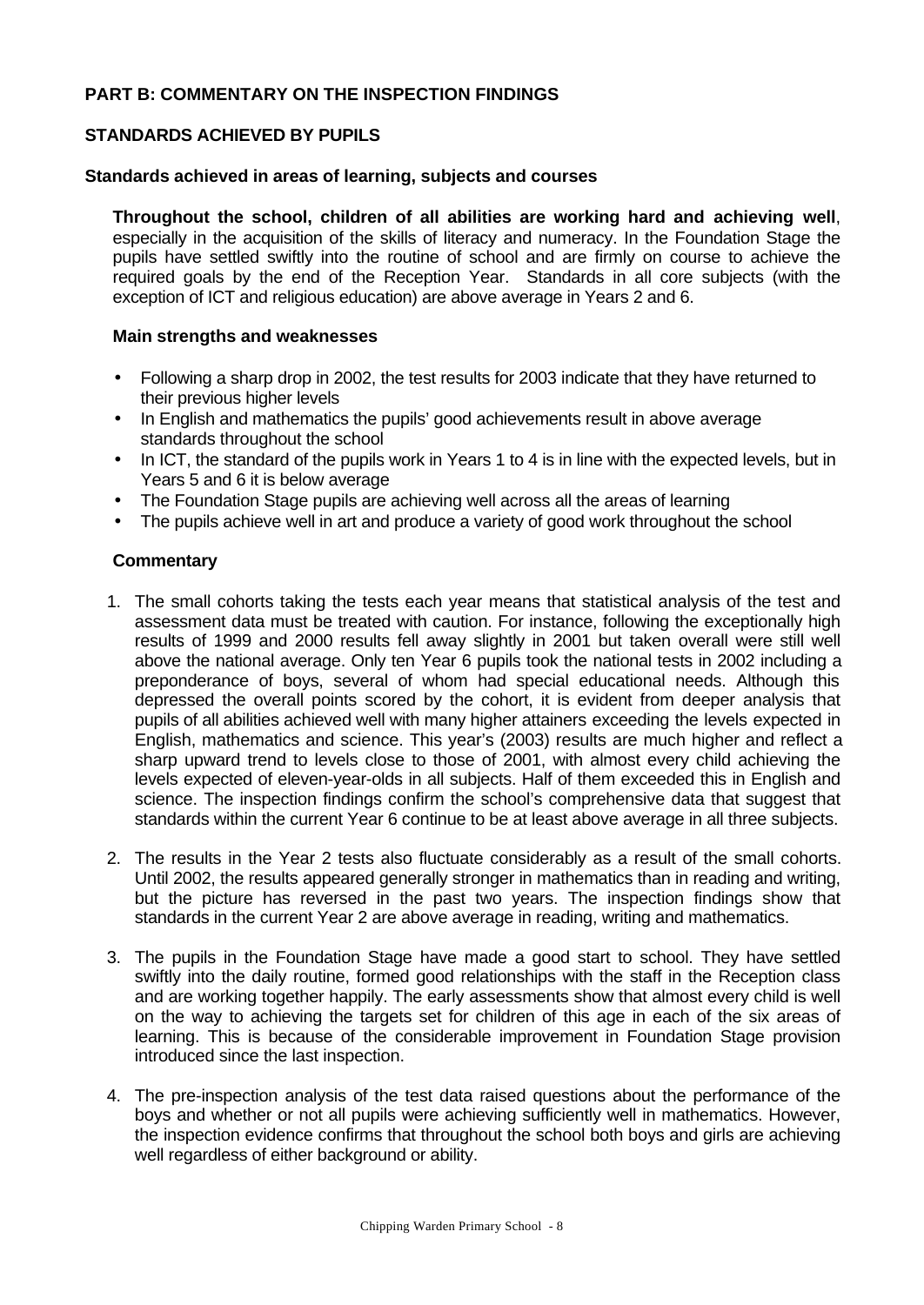- 5. The school is particularly successful in developing the pupils' achievements in literacy and numeracy. Most children arrive at the school with good levels of speaking and listening and an interest in books. The use of role play in the Foundation Stage and drama in Years 1 and 2 extends and develops the pupils' oral skills. The heavy emphasis upon daily reading in groups, with an adult and at home underpins the high levels of motivation found among the vast majority of children and the good standards achieved by Year 6. The pupils also achieve well in their writing, specifically in the early acquisition of handwriting and spelling skills and in the structured development of their knowledge of punctuation and grammar. However, by the time they reach Years 5 and 6 too much time is still being spent on worksheet activities and not enough on developing the structure and content of the pupils' writing. When the pupils do write at greater length, weaknesses in the marking limit the extent to which they can improve their work further. The rapid establishment of basic number facts and their application in a wide variety of settings across the curriculum underpin the children's good achievements in numeracy.
- 6. Standards in ICT are slowly improving as the pupils in Years 1 to 4 benefit from the more systematic teaching of the subject. However, standards in Years 5 and 6 are below average because improvements for these pupils have started later and from a lower baseline. Throughout the school, achievement in this subject is not as good as it might be because the teachers have yet to establish ways for the pupils to apply their knowledge and skills across the curriculum.
- 7. Conversations with the pupils and an analysis of their work shows that standards in religious education are satisfactory with the majority achieving the levels set out in the locally agreed syllabus.
- 8. The presence of one or two teachers and adults with particular skills and interests in art contributes strongly to the pupils' good achievements in this subject, especially in observational drawing and ceramics.

#### **Pupils' attitudes, values and other personal qualities**

The pupils' attitudes to the school and attendance levels are very good. They behave very well in lessons. The provision for their personal development is very good. The provision for the spiritual, moral, social and cultural development is good overall.

#### **Main strengths and weaknesses**

- Relationships within the school are harmonious
- The vast majority of pupils consistently demonstrate very positive attitudes to their work
- The attendance levels are high

#### **Commentary**

- 9. The vast majority of pupils consistently demonstrate very positive attitudes to the school. They are attentive to their teachers and, when given the opportunity to work independently, persevere with their work, stay on task and concentrate well. They are eager to learn and conscientiously give of their best. Conversations with the oldest pupils show that they have a keen sense of responsibility and are eager to ensure that school remains a happy place to work and play. "There's no bullying any more," confided one Year 6 pupil and when this point was discussed more widely it soon became evident that the children are keenly aware of what to do should they ever feel unhappy or intimidated.
- 10. The provision for pupils' spiritual development is good. The teachers value the pupils' ideas and encourage them to explore their own feelings. This was demonstrated to good effect in a literacy lesson celebrating National Poetry Day, where the pupils were writing their own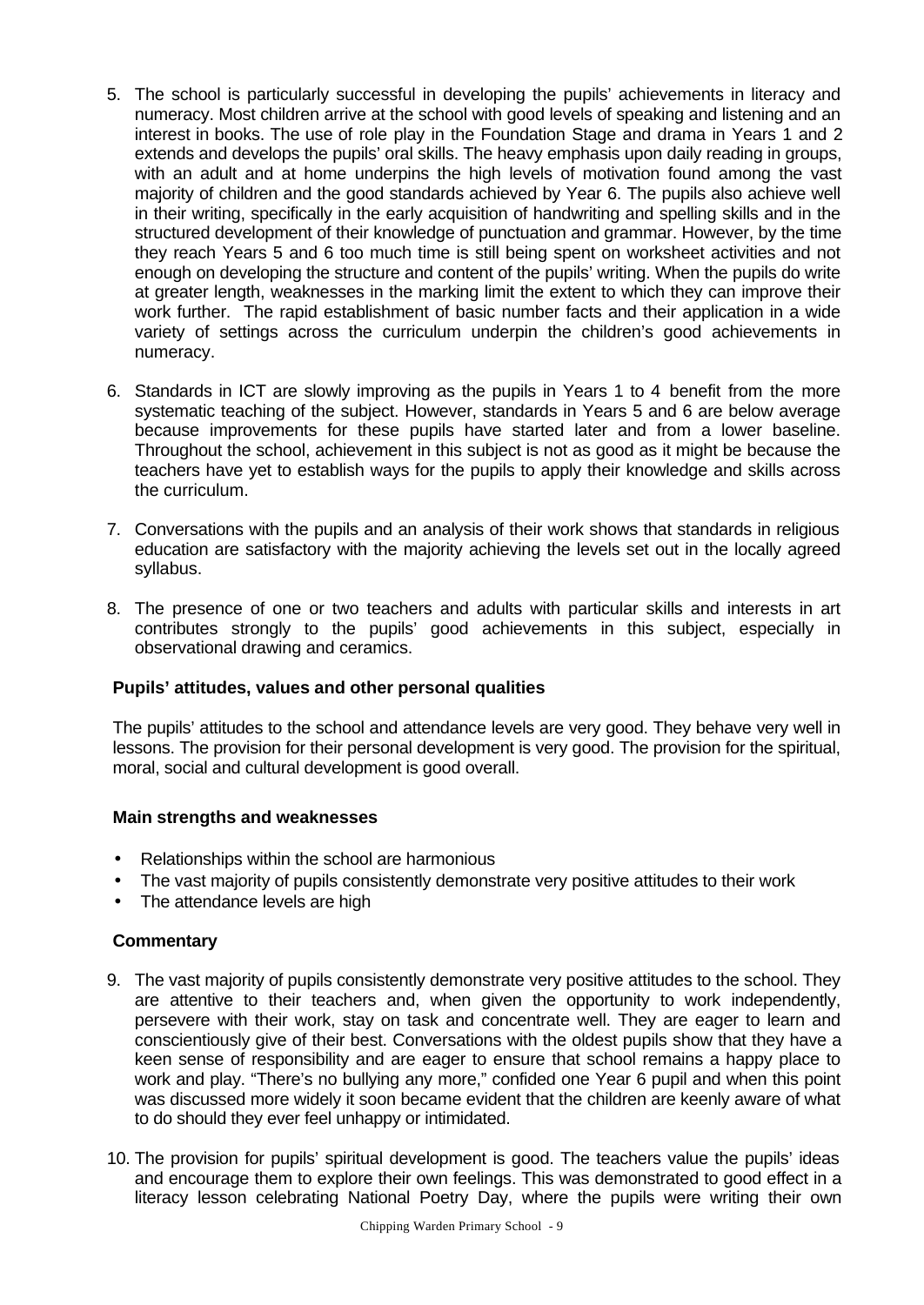poems. The vast majority of pupils enjoy coming to school and like being at the school. The themes in assemblies are used effectively to raise pupils' spiritual awareness. Their knowledge and understanding of other cultures, beliefs and customs are successfully promoted through work in art, music and religious education. Collective worship meets the statutory requirements but the positive effect of the school community gathering together to celebrate and reflect on life's deeper questions is lessened by the number of pupils that are withdrawn from assemblies to take part in other activities.

11. The provision for the pupils' moral development is very good. All children are taught the difference between right and wrong and the vast majority behave very well in lessons and around the school. The teaching and non-teaching staff have high expectations of acceptable standards of behaviour and consistently implement the school's behaviour management policy. The teachers raise the pupils' self esteem through the way in which they value their contributions in lessons and assemblies. The very good behaviour resulting from this provision is reflected in the complete absence of exclusions in recent years.

#### *Ethnic background of pupils Exclusions in the last school year*

| Categories used in the Annual School Census | No of<br>pupils on<br>roll | <b>Number</b><br>of fixed<br>period<br>exclusion<br>s | Number<br>οt<br>permane<br>nt<br>exclusion<br>s |
|---------------------------------------------|----------------------------|-------------------------------------------------------|-------------------------------------------------|
| White - British                             | 89                         |                                                       |                                                 |
| White – any other White background          |                            |                                                       |                                                 |
| Mixed - White and Black Caribbean           |                            |                                                       |                                                 |
| Mixed - White and Asian                     |                            |                                                       |                                                 |

*The table gives the number of exclusions, which may be different from the number of pupils excluded.*

12. The table below shows the attendance figures for the school. The school successfully promotes very good attendance.

| Authorised absence |          | Unauthorised absence |     |  |
|--------------------|----------|----------------------|-----|--|
| School data:       | 0.،<br>4 | School data:         |     |  |
| National data:     | 5.4      | National data:       | 0.5 |  |

*The table gives the percentage of half days (sessions) missed through absence for the latest complete reporting year.*

## **QUALITY OF EDUCATION PROVIDED BY THE SCHOOL**

The quality of education provided by the school is good. The teachers provide stimulating lessons that interest the children and are well matched to the different ages and abilities in each class. The school's curriculum is enhanced by a wide range of activities in the arts and in sport.

#### **Teaching and learning**

The teaching is good and the pupils are learning effectively. Taken overall, the assessment of the pupils' work is satisfactory.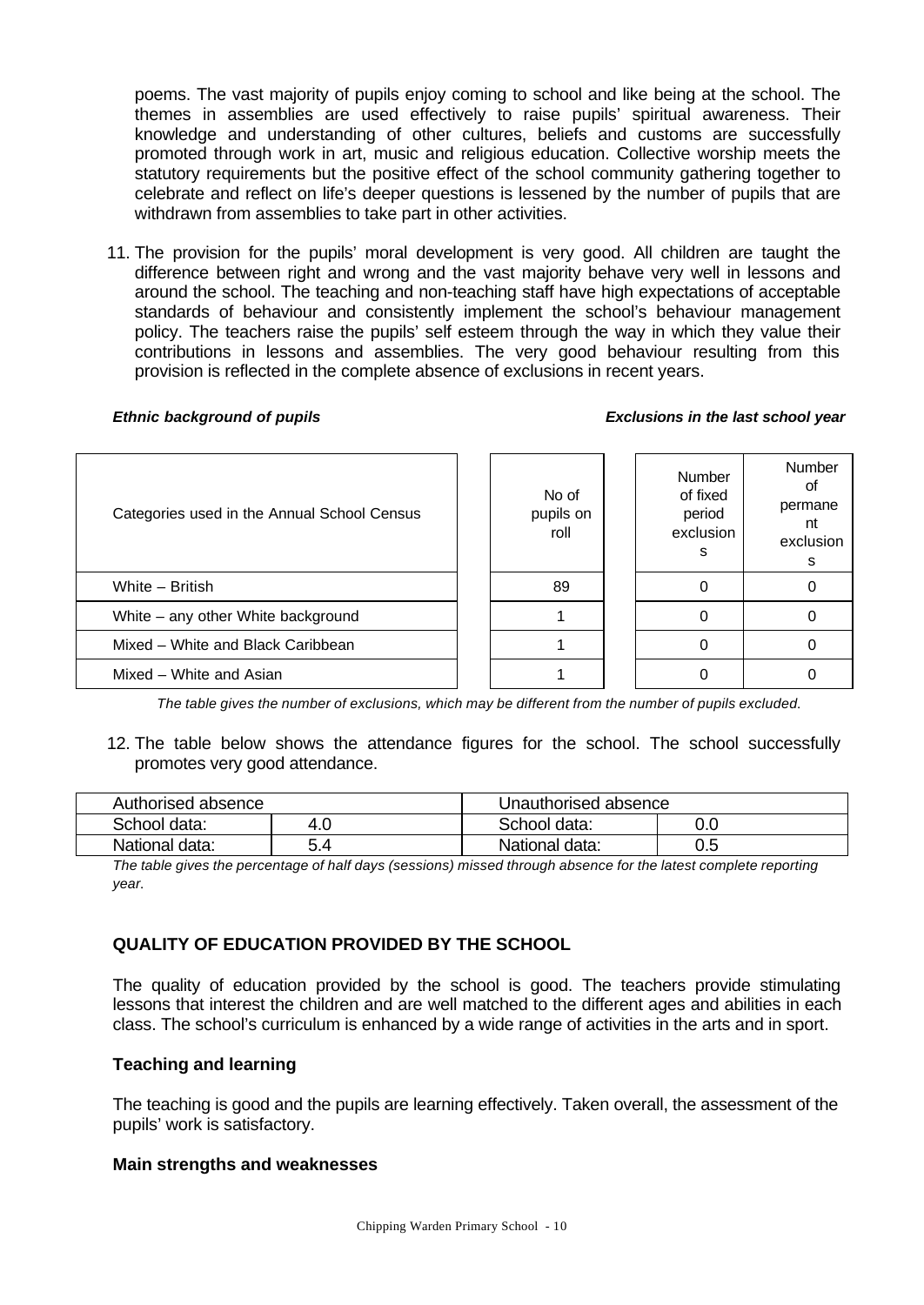- The teachers' high expectations for good behaviour and hard work ensure a brisk pace to learning
- The teaching in the Foundation Stage is well planned and effectively managed
- Although work is marked regularly, the teachers do not give the pupils enough written feedback that tells them how to improve their work
- The levels of challenge and support are well matched to the range of age, gender and ability within each class
- The effective deployment of the teaching assistants makes a significant contribution to the teaching and learning

## **Commentary**

13. At the time of the previous inspection, a small, but significant proportion of the teaching seen was judged to be unsatisfactory. This has been successfully eliminated and the overwhelming majority of the lessons observed during this inspection were successful in challenging the pupils, stimulating their interest and helping them to make good gains in their learning.

#### *Summary of teaching observed during the inspection in 23 lessons*

| Excellent | Very good | Good | Satisfactory | <b>J</b> nsatisfactory | Poor | Very Poor |
|-----------|-----------|------|--------------|------------------------|------|-----------|
|           |           |      |              |                        |      |           |

*The table gives the number of lessons observed in each of the seven categories used to make judgements about lessons; figures in brackets show percentages where 30 or more lessons are seen.*

- 14. In the lessons observed in the Reception class, the teaching was consistently good. The teacher has a strong appreciation of how young children learn and at this early stage of the school year has successfully created a secure and welcoming classroom ethos into which all the Foundation Stage children have settled happily and are achieving well. She and her teaching assistant have a good and developing knowledge of the children based upon the information gained from the close links with the kindergarten from which the children transferred and the induction meetings held with the parents and carers. Each day they learn a little more as they systematically observe and record the children at work and play and then use this information to plan the next steps in learning.
- 15. The quality of the provision is much better than that described at the time of the last inspection. As well as a continued and appropriate focus upon communication, language and literacy and numeracy, there is now a well-defined and properly equipped outside play area. The teacher's careful planning ensures that the children make full and productive use of this facility throughout each session in the development of their physical and many other skills. The children's creative development is also more effectively fostered through regular role-play, singing and frequent opportunities to draw, paint and construct. The careful management of each session means that the adults working with the children have a clear plan of where they are going to focus their energies in order that the children's learning advances in a systematic fashion across each of the prescribed areas of learning.
- 16. In Years 1 to 6, the teamwork of the teachers produces a highly consistent approach with high expectations for hard work and good behaviour. The children appreciate this and are quick to point out how swiftly they have progressed; "Two years ago I was reading 'Biff and Chips' but now I'm reading novels." The teachers share ideas and strategies willingly with each other and make the most of their subject expertise by teaching each other's classes when the opportunity arises. A good example is the way that the ICT co-ordinator currently uses the time when the Reception children are not in school to help out with the teaching of this subject. Similarly, in art the expertise of one or two adults has made a significant contribution to the achievements of the pupils. These collaborative approaches are also a major factor in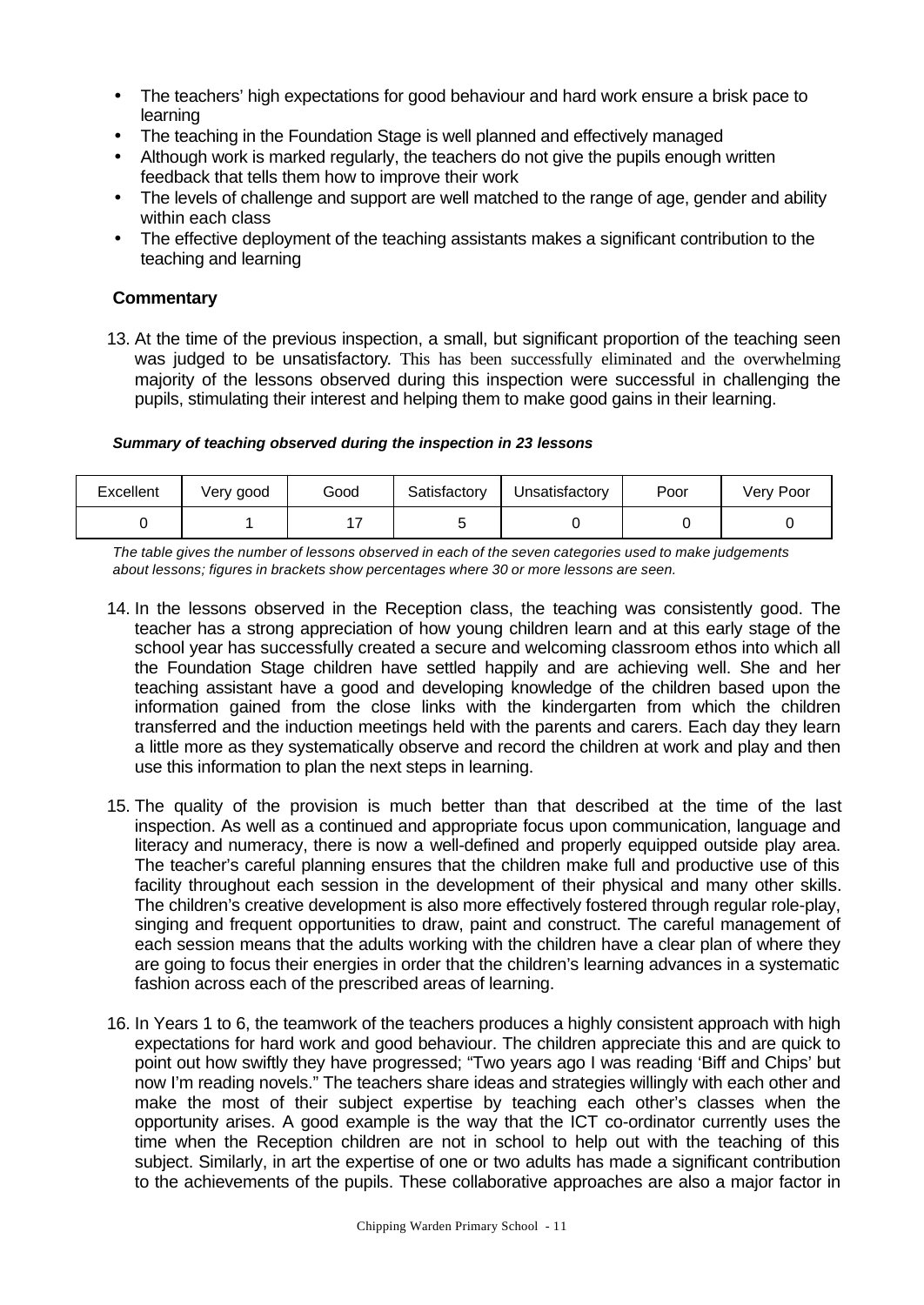the successful way that the teachers establish clear planning of lessons that ensures good levels of challenge for pupils of all abilities.

- 17. The effective deployment of the numerous well-trained teaching assistants adds considerably to the quality of education provided. For instance, in the class with Years 1 and 2 pupils, the word-level work in literacy is frequently shared between the teacher and the teaching assistant to ensure that pupils of different abilities are challenged appropriately. On other occasions, these additional adults are used to support the children with special educational needs, most notably in providing additional practice and guidance in the development of literacy skills.
- 18. It is evident that the teachers check the children's work because during the inspection they were regularly observed providing helpful oral feedback. However, the current arrangements for the marking of their work are unsatisfactory. In Years 1 and 2 there are few written comments addressed to the child or contextual notes that will remind the teacher or parents when particular skills or techniques have been mastered. In Years 5 and 6, there continues to be little more than ticks and brief comments. As a result the pupils, almost all of whom are fluent readers, are not being encouraged to get into the habit of responding to the teachers' written guidance in order to improve their work.

#### **The curriculum**

Overall, the school curriculum is **good** and meets the needs of all groups of pupils well. It meets all requirements of the National Curriculum, the curriculum for the Foundation Stage and religious education through the Locally Agreed Syllabus.

- The planning for curriculum is good, including full reference to National Strategies for literacy and mathematics.
- The curriculum is enhanced by the many additional activities in sports and art
- The provision for those with special educational needs is good but the current targets in the individual education plans are too broad and insufficiently precise to be measured
- The Foundation Stage curriculum has improved and now has a far better breadth and balance
- Equality of opportunity is a strong feature of the schools' provision and all groups of pupils are able to achieve well
- The accommodation and resources of the school are good
- The use of ICT to support teaching and learning in other subjects remains unsatisfactory.
- 19. Since the previous inspection, the Foundation Stage curriculum has improved and now makes good provision across all the areas of learning. The personal, social and health education of all pupils is planned through a series of topics that relate well to the ages of the pupils. The curriculum is enhanced for many pupils through the good range of extra-curricular clubs and activities, visits and visitors to school. These activities develop skills in sport and music well, and widen the pupils' knowledge and understanding of their own and other communities. The teachers frequently plan topics and themes that embrace several different subjects and this helps the children's learning. However, the systematic use of ICT to support learning across the curriculum is not yet firmly established and is currently unsatisfactory.
- 20. The current provision for the pupils with special educational needs is good. The teachers and the support staff are involved in the setting and monitoring of the current targets and other appropriate support is provided by outside agencies as required. The steps that these pupils make are smaller than those of their classmates, but this does not show in the targets set in their individual education plans. At present these targets are too broad in scope and too longterm. The progress and achievement of the pupils with special educational needs would be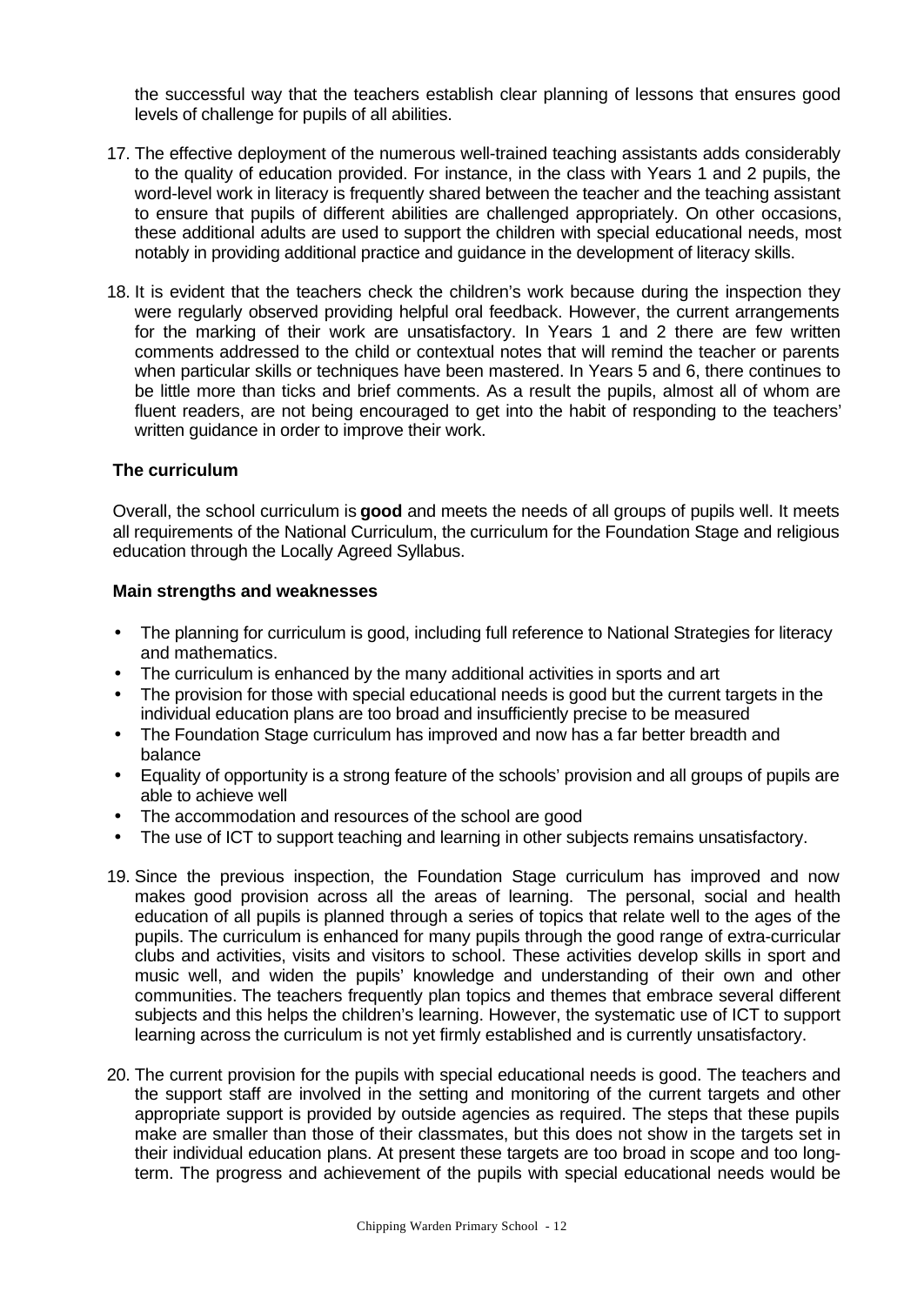more easily monitored and more accurately assessed if the individual targets were more tightly focused, specific and measurable.

- 21. The school provides well for other groups of pupils through additional support in literacy and numeracy, the provision of instrumental tuition and by offering extension activities for the higher attaining pupils.
- 22. The current staffing levels and resources are effectively employed and are having a positive effect on the raising of standards. The whole school is enlivened by many bright, eye-catching displays that inspire and enthuse the pupils as well as celebrating their work.

#### **Care, guidance and support**

The care and guidance of the pupils are good overall and support their learning well. The health and safety procedures are very good. The pupils' achievement and their personal development are monitored well. However, their involvement in shaping the work and development of the school is unsatisfactory.

#### **Main strengths and weaknesses**

- There is a strong caring ethos and the pupils feel secure and valued
- The arrangements for ensuring the health and safety of the pupils are very good.
- The systems for consulting with pupils on a regular basis are unsatisfactory.
- The child protection arrangements are fully understood by all staff.

#### **Commentary**

- 23. The school makes very good provision for the safety and care of its pupils. The statutory requirements for health and safety are met and the school actively promotes healthy living. The governing body and the headteacher take their health and safety responsibilities very seriously. All the required checks, inspections and risk assessments are conscientiously and regularly carried out. However, two minor safety issues were drawn to the attention of the school. The school conscientiously follows the child protection procedures as laid down by the area child protection committee. All members of staff are given appropriate training and the school's child protection procedures are fully understood and applied.
- 24. The adults' good level of knowledge of the pupils is the basis for the very good relationships between them. New children are carefully introduced to the reception class and start school on a part-time basis. There are good relations with the local secondary school and effective arrangements when the Year 6 pupils transfer to their secondary school.
- 25. The overall monitoring and assessment of the progress and personal development of most pupils is good. The school now makes far better use of its test and assessment data and maintains a detailed record of the progress of each child. Individual and cohort target setting is more firmly established than previously. However, in the case of the pupils with special educational needs the necessary detail that sets out the small steps in learning and their measurable outcomes are not clearly expressed within each pupil's individual education plan.
- 26. Conversations with the older pupils show them to be delightfully thoughtful and articulate. They are capable of making a considerable contribution to the debate about how the school should develop in the future. However, at the moment they do not feel that their views are taken into account or that they are consulted systematically. The school does not have any formal systems, for example, a school council, to allow the pupils to become involved in shaping development of the school. This is an area of development for the school.

#### **Partnership with parents, other schools and the community**

Chipping Warden Primary School - 13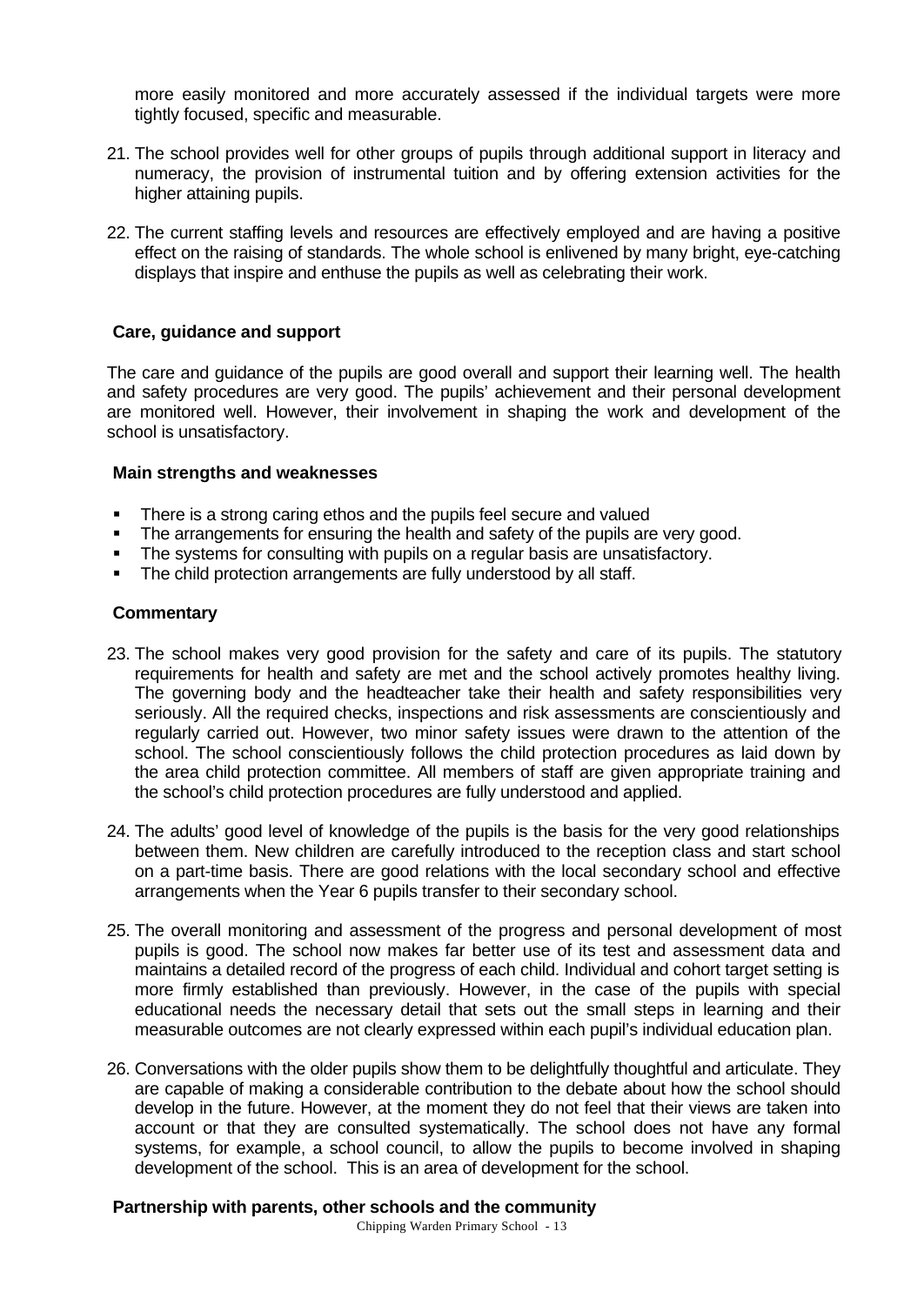The school's partnerships with parents and the community are very good overall. Partnership with parents is very good. The links with other schools are also very good.

#### **Main strengths and weaknesses**

- The parents hold the school in very high regard
- The information provided for the parents is very good
- The majority of parents fully support their children's education at home and in school

## **Commentary**

- 27. The parents indicate that they are very pleased with what the school provides and have confidence in its ability to meet the needs of their children. The level of information provided by the school is very good and includes regular newsletters, consultation and curriculum evenings and a comprehensive annual reports on each pupil's progress. Many parents give freely of their time to assist in the classrooms, accompany the children on trips and help generally around the school, for example distributing milk and fresh fruit. The school is well supported by an active parents association that raises considerable funds that provide additional resources and enhancements, for example, the refurbishment of the computer suite. The inspection evidence fully supports the positive views of the parents and confirms that the educational partnership between home and school is a powerful factor in encouraging the many achievements of the pupils.
- 28. The school's strong links with the local kindergarten and the receiving secondary school ease the progression of the children through the various stages of their education.

## **LEADERSHIP AND MANAGEMENT**

The **leadership and management of the school are good**. The governors help to provide the strategic direction for the school. The headteacher leads effectively and, with the help of the staff team, manages the ongoing improvement of the school very well.

## **Main strengths and weaknesses**

- The governors are well informed and work closely with the school
- The staff team is close-knit and works effectively in the day to day management of the school
- The checks made on standards and the quality of education provided have improved and have led to sharper self-evaluation
- Although the targets could be more sharply defined, the systems for performance management are good and successfully contribute to the school's plans for continuing improvement
- The arrangements for supporting new staff and those training to be teachers are good

#### **Commentary**

- 29. The governors provide good support for the work of the school. They receive good levels of information from the headteacher and staff and, therefore, have a secure appreciation of its strengths and of those areas that need to be improved. Most are in regular contact with the school on a day-to-day basis either helping in class or carrying out more formal monitoring visits. They carry out their statutory duties diligently and in full.
- 30. The major factor leading to the school's successful growth in recent years is the clear vision established by the headteacher, governors and staff. In addition to the development of a well ordered community in which the children feel secure and valued, there is a sharp focus on ensuring that all pupils achieve highly, whatever their background and starting point. For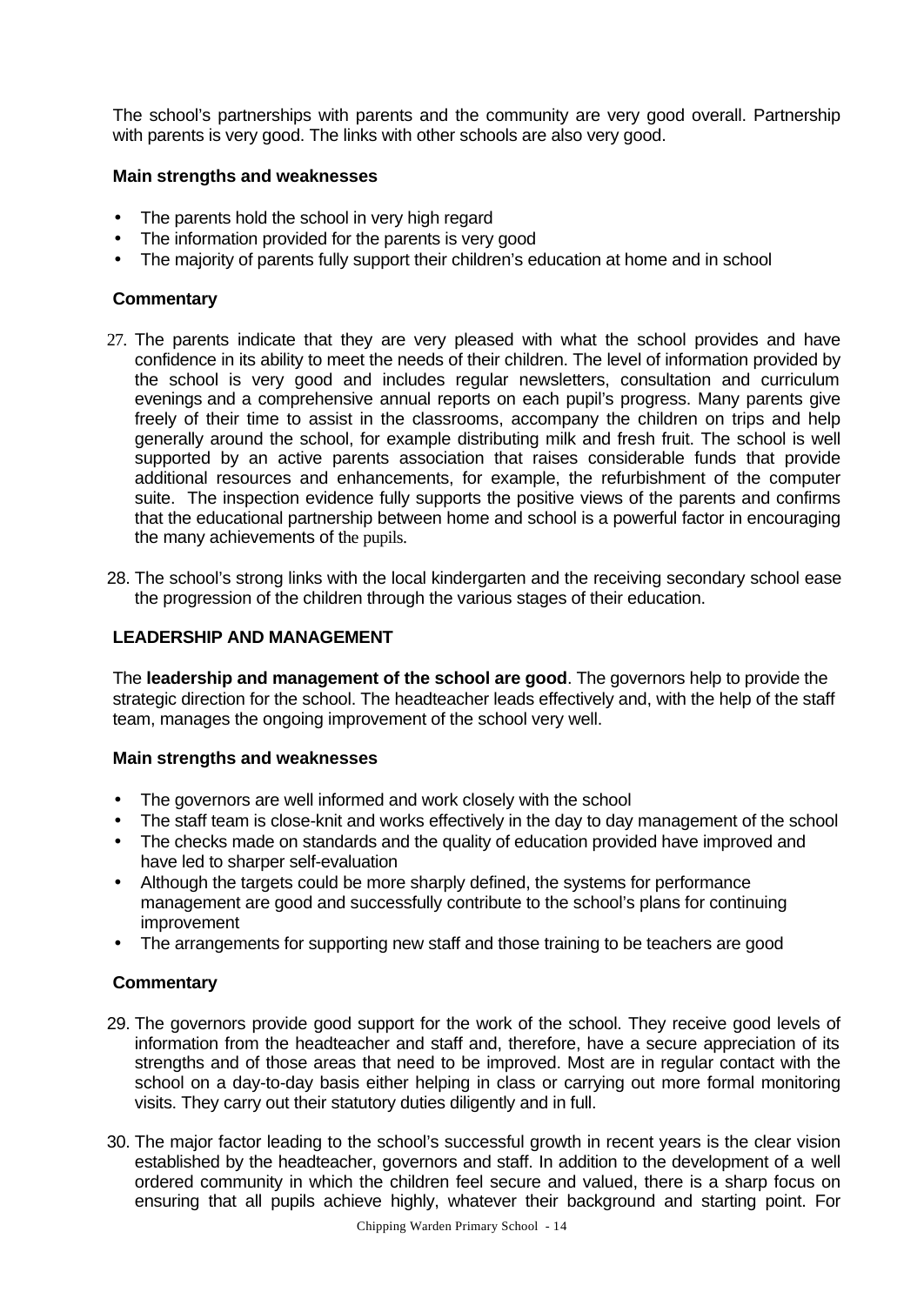instance, since the last inspection the headteacher has improved her skills of analysis so that the results of tests and assessments are now tracked and evaluated in a systematic fashion. This information is then used to revise the well considered and manageable school improvement plan.

- 31. The management of the school is good. All members of staff have a secure understanding of how the school is expected to run from day to day, and they carry out school policy in a consistent fashion. For instance, the arrangements made to ensure the health and safety of the children whilst major building work is carried out on part of the school are sensible and effective. Individual talents and expertise are given free rein and fully exploited. Also, coordinators helping their colleagues with their planning and frequently teaching other classes around the school was observed in ICT, music and art.
- 32. There is strength in the school's arrangements for performance management. The governors who carry out the review of the headteacher have found the process challenging but extremely informative in helping them to assess her work and wider school performance. All the teachers have a good understanding of their individual targets and the way that these are reflected within the school improvement plan. The regular monitoring of lessons has led to better evaluation of the quality of their teaching. However, some of the targets relating to the pupils' progress are not expressed in measurable terms and do not yet make best use of the good data that are available.
- 33. The close and effective staff teamwork is reflected in the good arrangements for the support of newly qualified teachers and for those setting out on a teaching career. A recently qualified teacher has been successfully inducted into the school and receives good levels of support that contribute to her continuing development. This teacher is now assuming greater responsibility within the school and is beginning to make an effective contribution through her leadership of music. A new graduate trainee has recently started training within the school and the early indicators are of a successful partnership developing between her and her mentor.

#### *Financial information for the year April 2002 to March 2003*

| Income and expenditure $(E)$ |                                                            |  | Balances (£)                   |         |  |  |  |  |  |  |         |
|------------------------------|------------------------------------------------------------|--|--------------------------------|---------|--|--|--|--|--|--|---------|
| Total income                 | Balance from previous year<br>£243,250<br>£246,536<br>next |  |                                |         |  |  |  |  |  |  | £17,270 |
| Total expenditure            |                                                            |  | Balance carried forward to the | £14,183 |  |  |  |  |  |  |         |
| Expenditure per pupil        | £2900                                                      |  |                                |         |  |  |  |  |  |  |         |

**34.** The governors make prudent use of their budget and have ensured that a sensible sum is carried forward towards the successful completion of the current building works.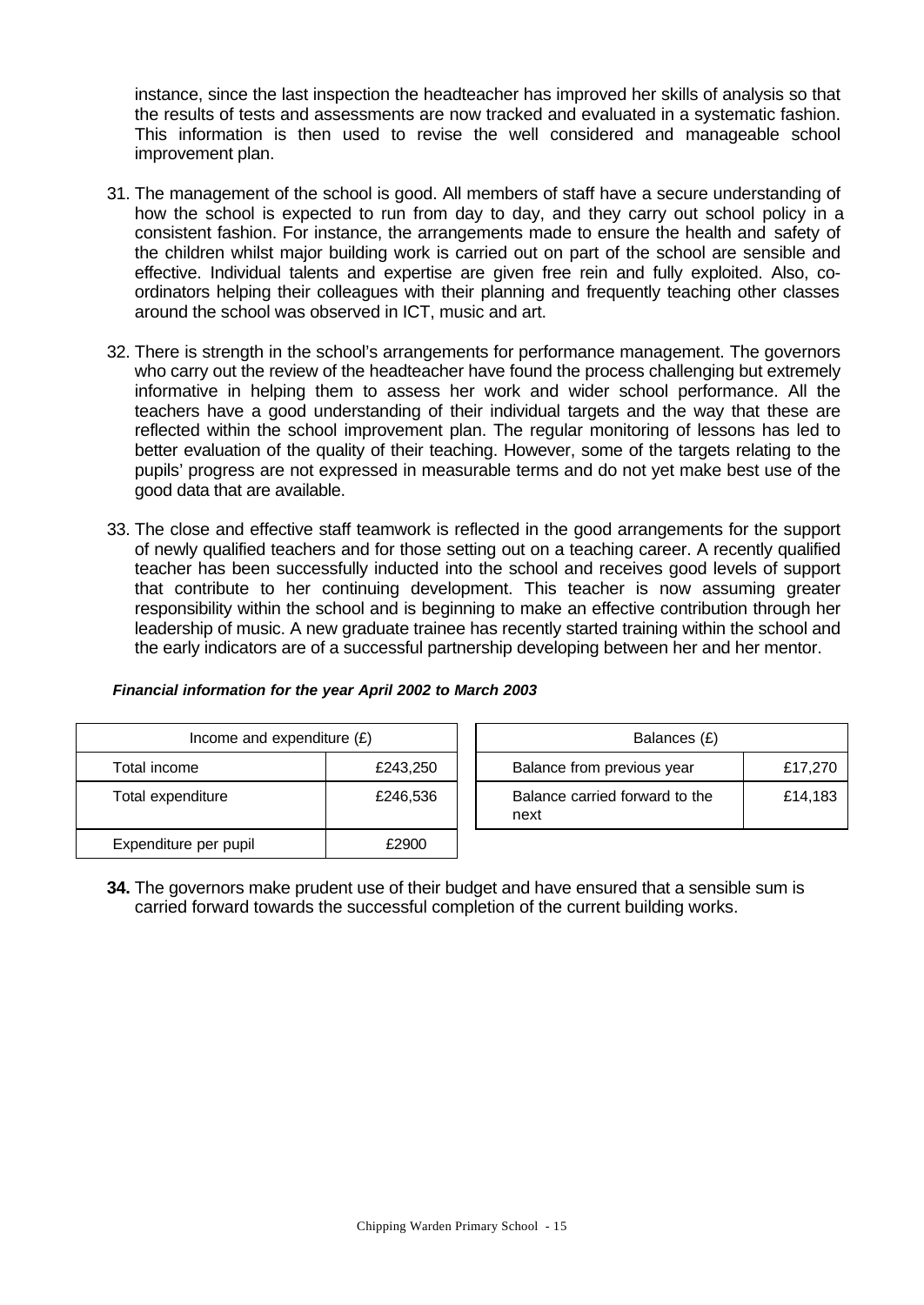#### **PART C: THE QUALITY OF EDUCATION IN AREAS OF LEARNING, SUBJECTS AND COURSES**

## **AREAS OF LEARNING IN THE FOUNDATION STAGE**

- 35. At the time of this inspection, the nineteen pupils in the Reception class were attending for mornings only and had been in school for four weeks. The vast majority were four years old and almost all had attended the kindergarten attached to the school. All these pupils are achieving well and are on course to reach the expected targets by the end of this academic year.
- 36. The previous inspection report identified weaknesses in the provision in the Foundation Stage, particularly in relation to the limited opportunities provided for the children's physical and creative development. There has been good improvement in both these areas and the Foundation Stage curriculum now has a far greater coherence and balance. The teacher and her assistant have an effective working relationship and plan carefully the objectives for learning each day and the role each will take in assessing the children. Together they manage the class well.
- 37. During the inspection, it was not possible to gather much evidence about the children's knowledge and understanding of the world, so this aspect is not reported separately. However, informal conversations with and observations of the children reveal a natural inquisitiveness typical of this age. For instance, they speculate about the effect of changing the order of the vehicles they link together on the model roadway, or wonder what happens when colours are mixed together. The children using the class computer show good levels of dexterity with the mouse in drawing simple designs on screen and in using the "rubber" to eliminate mistakes.

#### **PERSONAL, SOCIAL AND EMOTIONAL DEVELOPMENT**

The provision for the children's personal, social and emotional development is **good**.

#### **Main strengths and weaknesses**

- Relationships are very good
- The children are interested, excited and motivated to learn
- There are good opportunities for the pupils to develop independence and work collaboratively

#### **Commentary**

- 38. The adults have done a good job in settling the children into school. At the start of the day, the vast majority of the children appear confident and eager to get into their classroom. There are good opportunities for the parents to meet the staff and exchange any important news and information. This clearly helps the children feel secure as they observe the positive relationship between home and school. Almost all the children take responsibility for removing their coats and hanging them up, and they are swift to explore what might be on offer within the different areas of the classroom.
- 39. The teacher plans a good range of activities that ensure the children are constantly working in different combinations and settings. As a result, the children are making plenty of friends and learning how to share equipment, listen to the views of others and explain their own work. There is a sensible mix of activities that brings the whole class together and others in which the children make independent choices from the resources available. Most of all, the firm and friendly tone of both adults and the consistency of their approach to class rules and relationships provide the children with excellent role models. As a result, the pupils are achieving well and are on course to meet the expected targets.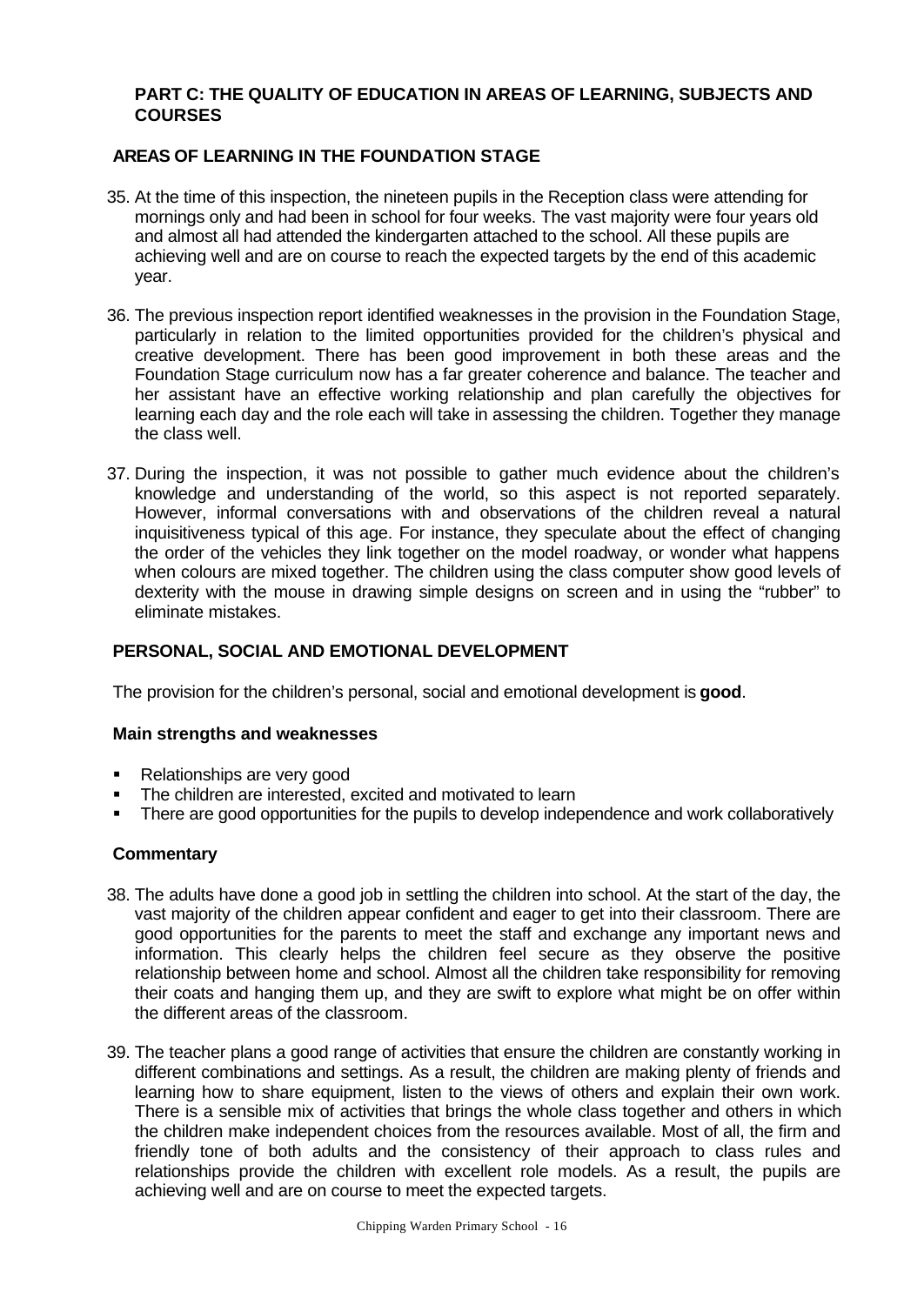## **COMMUNICATION, LANGUAGE AND LITERACY**

The provision for the development of the children's communication, language and literacy is **good.**

#### **Main strengths and weaknesses**

- ß Good teaching effectively supports the development of the pupils' speaking and listening
- ß The children are achieving well in the development of early reading and writing skills

#### **Commentary**

- 40. The vast majority of the children have an emerging self-confidence in the way that they speak with other children and adults in school. The teaching builds on this good start and offers a wide variety of settings within which the children can further develop their skills and competence. This is achieved partly by the children's own informal talk as they work and play, but more tellingly by the shrewd interventions of the adults when they want to develop or assess specific aspects of language acquisition. For instance, in the role-play corner the children will act out a range of characters quite independently, but adult observation and questioning swiftly picks up those children who can listen and respond to the suggestions of others and those who cannot. Similarly, in a music session the teacher checked which children could remember the correct names of instruments such as bongos and guiro.
- 41. The children are already used to spending ten minutes or so listening to stories and "reading" text with an adult. During the inspection, they looked at books about the human body and the teacher spent a profitable few minutes helping them to label a picture of a little boy. The children took great delight in guessing which words were on the cards prepared by the teacher and the higher attainers showed a good ear for the sounds of letters. "This part of the body begins with 'f'," produced the rapid response of "foot," "No, face!" The singing of "Heads, shoulders, knees and toes" further enhanced their learning. Later on, the teaching assistant effectively re-enforced the learning by selecting groups of pupils to draw round one another and then enabled them to label the outline by copying from her flash cards.
- 42. The children are evidently comfortable in handling books and talk happily about favourite stories. They turn readily to "mark-making" equipment and at play are happy to construct strings of marks and letters. The higher attaining pupils recognise their names and with help are beginning to copy letters. The vast majority are on course to achieve the targets expected for this age.

#### **MATHEMATICAL DEVELOPMENT**

The provision for the children's mathematical development is **good.**

#### **Main strengths and weaknesses**

- **IMaginative teaching effectively reinforces basic numeracy skills**
- The concepts of space, shape and measurement are developed effectively through play
- The pupils' hard work and co-operation help them to achieve well

#### **Commentary**

43. The vast majority of the children are on course to reach the expected targets in their mathematical development. In sessions with the whole class, the teacher leads the children in lots of songs that emphasise the order of numbers when counting forward and back. This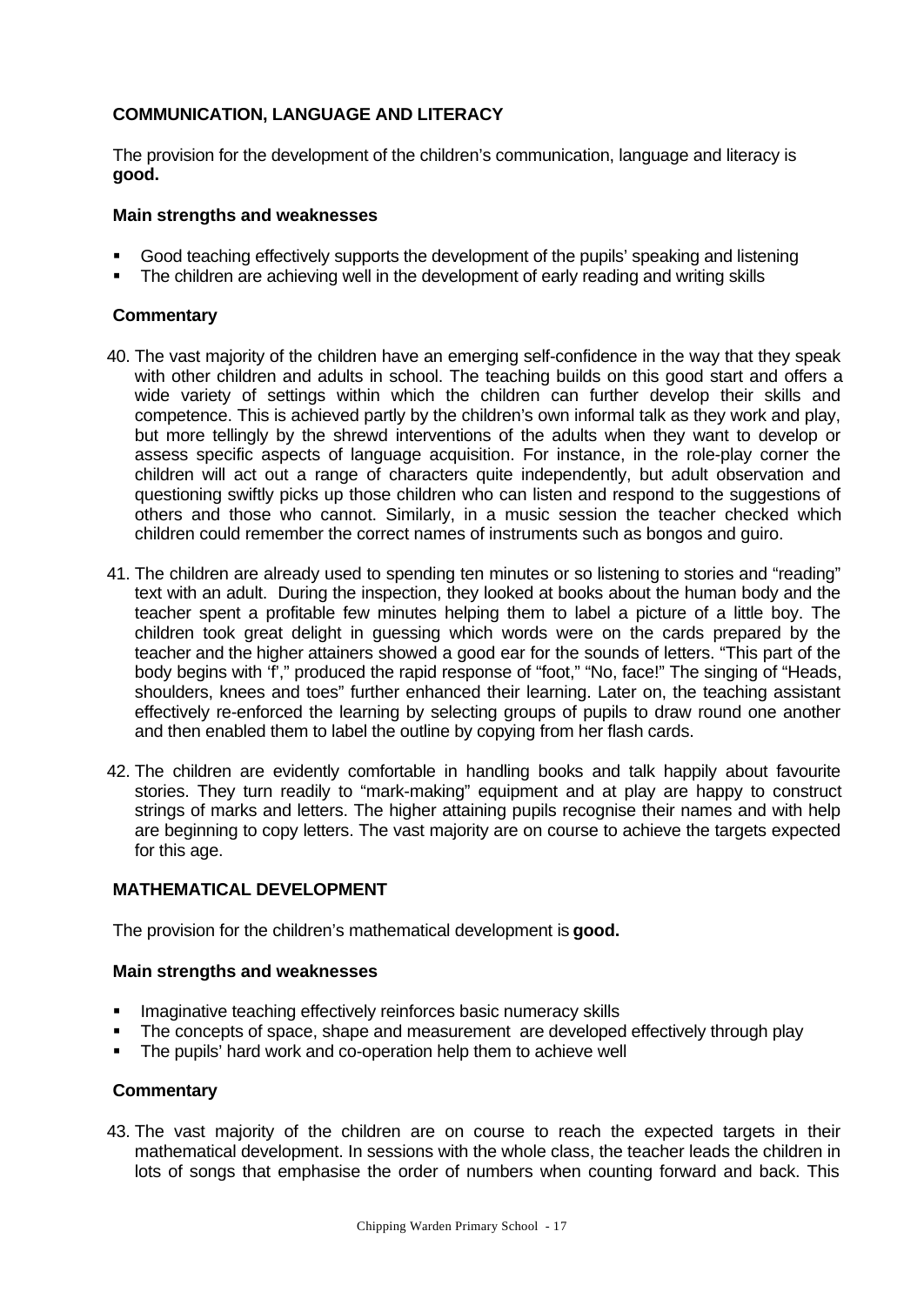enthuses the children and they join in lustily with favourites like "Rocket Song". At the end one pupil said, "I've reached Mars."

- 44. Good attention is being paid to the language of shape and size. For instance, following the singing of "Ten green bottles," carefully prepared cut out bottles of different sizes helped the teacher to discover which children understood the notion of small, smallest, tall, tallest, thin and thinnest etc. The children listened carefully and demonstrated their understanding by making selections from the bottles on display.
- 45. The group activities selected by the children also support their mathematical development. Large tiles with numerals printed on them are used for hopscotch in the outside play area. Good quality resources, such as large construction blocks and equipment, enable the children to build their own towers and compare their heights. In the case of one higher attaining pupil, this included counting carefully and accurately the twenty bocks that she had used. Throughout all of these activities, the children demonstrated consistently high levels of cooperation in sharing equipment and ideas.

#### **PHYSICAL DEVELOPMENT**

The provision for the children's physical development is **good.**

#### **Main strengths and weaknesses**

- The pupils are well co-ordinated and exercise vigorously
- The outside play area is thoughtfully designed and equipped
- The physical education lessons are of good quality

#### **Commentary**

- 46. There has been good improvement in this aspect of the provision. The children now have access to a secure and well designed play area outside the classroom. This enables the adults to provide daily opportunities for the children to climb and balance, and either push or pedal various wheeled vehicles. The staff also makes good use of this facility for activities linked with other areas of learning, for example, by using large tiles with numerals for hopscotch and other counting equipment.
- 47. The children are encouraged to prepare for the more formal physical education they will receive next year by working together as a class. They are fast approaching the targets expected for children of this age. In one lesson, they were observed jogging, jumping and striding with good awareness of the space around them. They work well independently and in pairs. For example, they showed good control throwing a bean bag into the air in front of them and catching it, then later co-operated by rolling a tennis ball to and fro with a partner. This lesson was particularly effective because the teacher was alert to the levels of concentration displayed by the children and kept their attention by setting fresh challenges that extended their learning.
- 48. The children's finer physical control is also well advanced. Most are developing greater dexterity with buttons and zips as they get changed. When using play dough, they know how to make a ball and can roll out "a long snake." Their control of pencils and paintbrushes is also good because the adults take great care to develop a correct grip. This gets the children on the right road and also supports the development of their early writing skills.

## **CREATIVE DEVELOPMENT**

The provision for the children's creative development is **good.**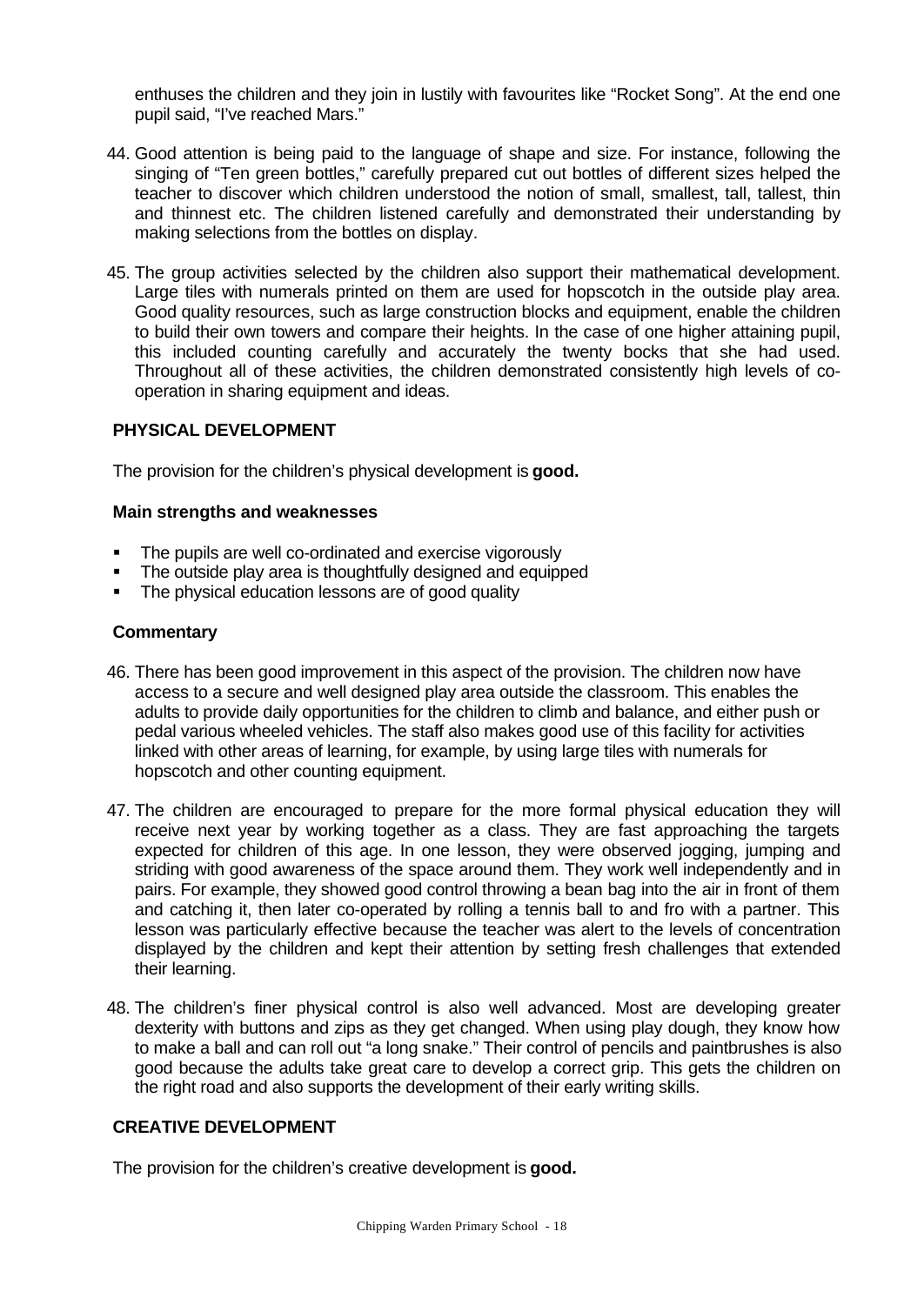#### **Main strengths and weaknesses**

- The well-equipped role-play corner stimulates the children's imagination
- The teacher's use of music and singing enhances key parts of each day
- There are good opportunities for the children to design and construct

#### **Commentary**

- 49. Once again there has been good improvement in this aspect of provision with a far wider range of creative opportunities on offer for the children. At the time of this inspection, the roleplay corner was effectively equipped as a baby clinic. Small groups of children engaged imaginatively in a variety of roles including doctors, nurses and anxious parents. The pupils' good speaking and listening skills are further enhanced in such a setting. The inspector asked one girl why she was at the surgery to which she promptly replied, "Because my baby's poorly and I'm worried about him." At this point the doctor took out his stethoscope and listened to the baby's chest. "Well his heart's all right…I can hear it beating…" He then went on to complete his examination. This is a good indication of the way that the children are starting to introduce storylines into their play. The clinic was well equipped with costumes, doctor's equipment, scales and dressings. The two doll babies – one white, one Afro-Caribbean - were a helpful reminder to the pupils of the ethnic diversity of British society and both were accepted and used.
- 50. Music plays an important part of each day. The sound of the greeting song played on a CD signals to the children that they need to gather on the carpet for registration. A good number are now becoming familiar with the words and are starting to join in. Although she is not a musician, the teacher uses songs and rhymes regularly and effectively to support learning and also gathers the class together to make and listen to music. This works very well because the children love to sing and the material used by the teacher often encourages simple movement as well. For instance, "How do you do" involves the children singing and moving round the room to shake hands with each other. The children are developing a small but attractive repertoire that ranges from songs related to their daily lives to nursery rhymes such as "Bye baby bunting." Their level of performance is line with that expected for children of this age.
- 51. One session was enhanced by the use of shakers that the children had made earlier from a variety of bottles and tubs filed with rice or pasta. They had successfully personalised their instruments by wrapping them in paper on which they had either drawn or painted their own designs. Each child was invited in turn to choose an instrument to accompany the song "What can you play?" and many preferred to use their own instrument rather than one from the good range of other percussion on offer. This is a further indication of the pride that the children feel about their achievements.

#### **SUBJECTS IN KEY STAGES 1 and 2**

#### **ENGLISH**

**The** provision in English is **good**

- **Standards of reading and writing are above average throughout the school**
- The teaching is good, especially in the development of handwriting and spelling
- **Poetry is well taught in Years 3 and 4**
- The pupils write for a good variety of purposes, but too many worksheet exercises in Years 5 and 6 limit the scope for more extended writing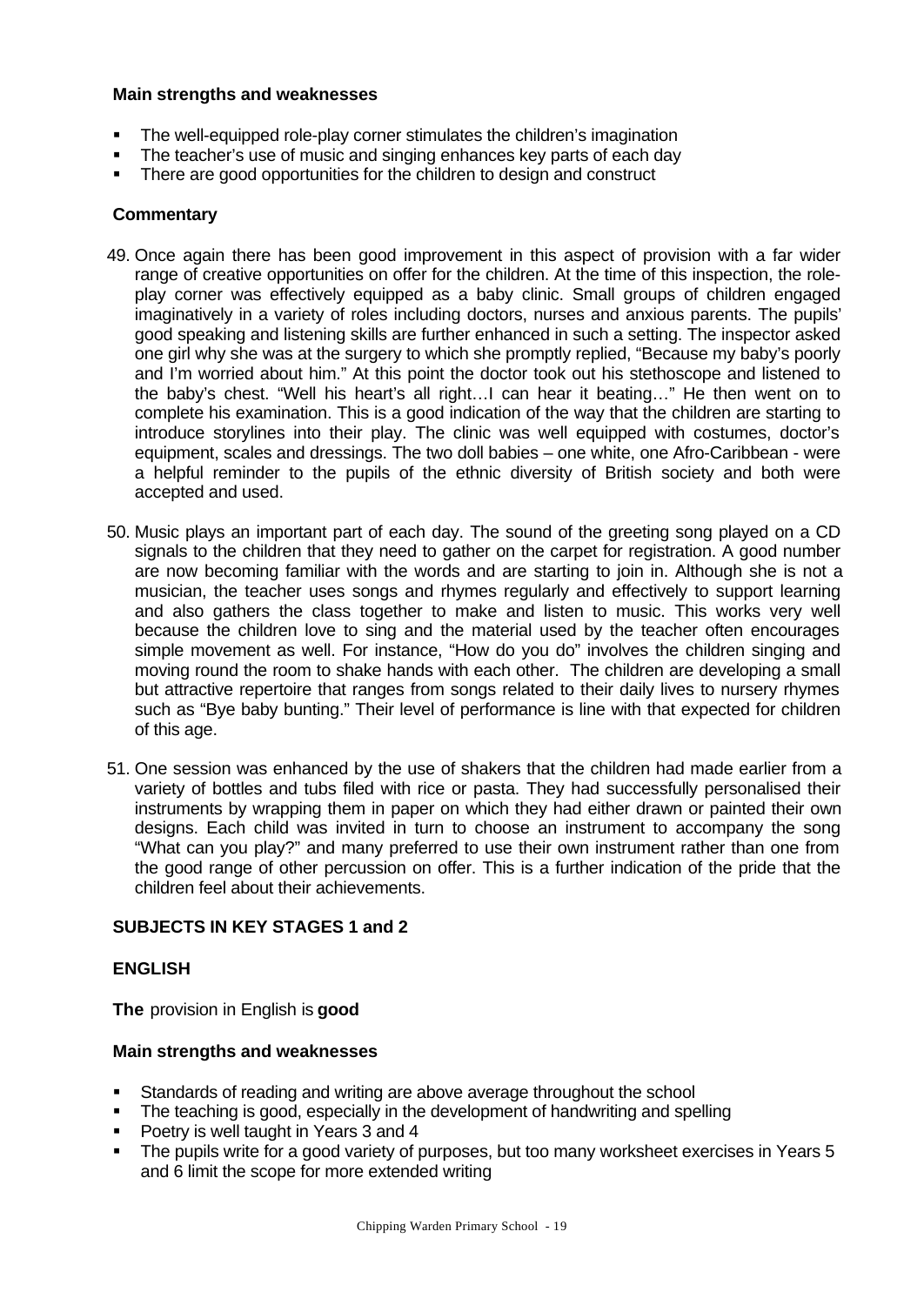## **Commentary**

- 52. By the age of eleven, the pupils achieve standards that are above average and the vast majority are well equipped for life at secondary school. They enjoy reading and have good levels of comprehension. They write in a fluent joined script, use simple punctuation and spell accurately words with regular patterns. These skills have been fostered effectively by the systematic teaching of the necessary skills as the children move through the school.
- 53. The strongest teaching was observed in Years 3 and 4 where the teacher's enthusiastic and imaginative approach to poetry helped the children make good gains in their appreciation of rhyming and non-rhyming verse. Her expectations were high and the pupils rose to the occasion by reading aloud the poem "Listen" that they had not previously seen. The subsequent questioning was sharply focussed and pitched well to the range of abilities in the class. Whenever possible, the teacher's questions were expressed in an open-ended fashion to avoid single word responses and encourage the children to speak more extendedly. Her strong subject knowledge meant that she used correct technical language throughout the lesson and the pupils quickly learnt to identify onomatopoeia within the poem. The thoughtful deployment of the teaching assistant and student teacher ensured that those with special educational needs were sensitively supported throughout.
- 54. The adoption of a variety of published schemes provides the teachers with a helpful structure for their presentation of the work outlined within the national literacy strategy. However, by the time the children are in the top class many of them are capable of writing longer pieces of work and all would benefit from a sharper focus upon the structure of their writing. The current arrangements get in the way of this because much of the work is completed on worksheets, and when the children do get the opportunity to write freely the scheme moves them on too quickly. Conversations with the Year 6 pupils confirmed that the work is seldom re-visited and in some cases is left incomplete because of the pressure to get on to the next exercise. An analysis of their work, and in particular some of their stories, shows that many know how to write a gripping and compelling opening, but that they lose impetus when it comes to developing either plot or characters. Better marking and the use of word processing to facilitate easier editing would both contribute to enhancing the children's already considerable achievements by improving this aspect of their work.

#### **Language and literacy across the curriculum**

55. The good standard of the pupils' reading and writing contributes significantly to their achievements in other areas of the curriculum. For instance, the oldest pupils are able to research independently in subjects such as history and can make their own legible notes.

#### **MATHEMATICS**

The provision in mathematics is **good.** The majority of pupils achieve well with many higher attaining pupils exceeding the levels expected of seven and eleven year olds in the national tests each year. The teaching is good overall and the National Numeracy Strategy is now firmly established in the school.

- The teaching is good with good, sometimes very good, use of the classroom assistants.
- The standards are high and likely to be above average by end of Year 2 and Year 6.
- **Most pupils are achieving well as they progress through the school.**
- The subject is well led and managed.
- 56. The teaching and learning are good overall. Pupils of all abilities achieve well with many higher attaining pupils exceeding the levels expected of seven and eleven year olds in the national tests each year. The lessons are well planned and the great majority of pupils are engaged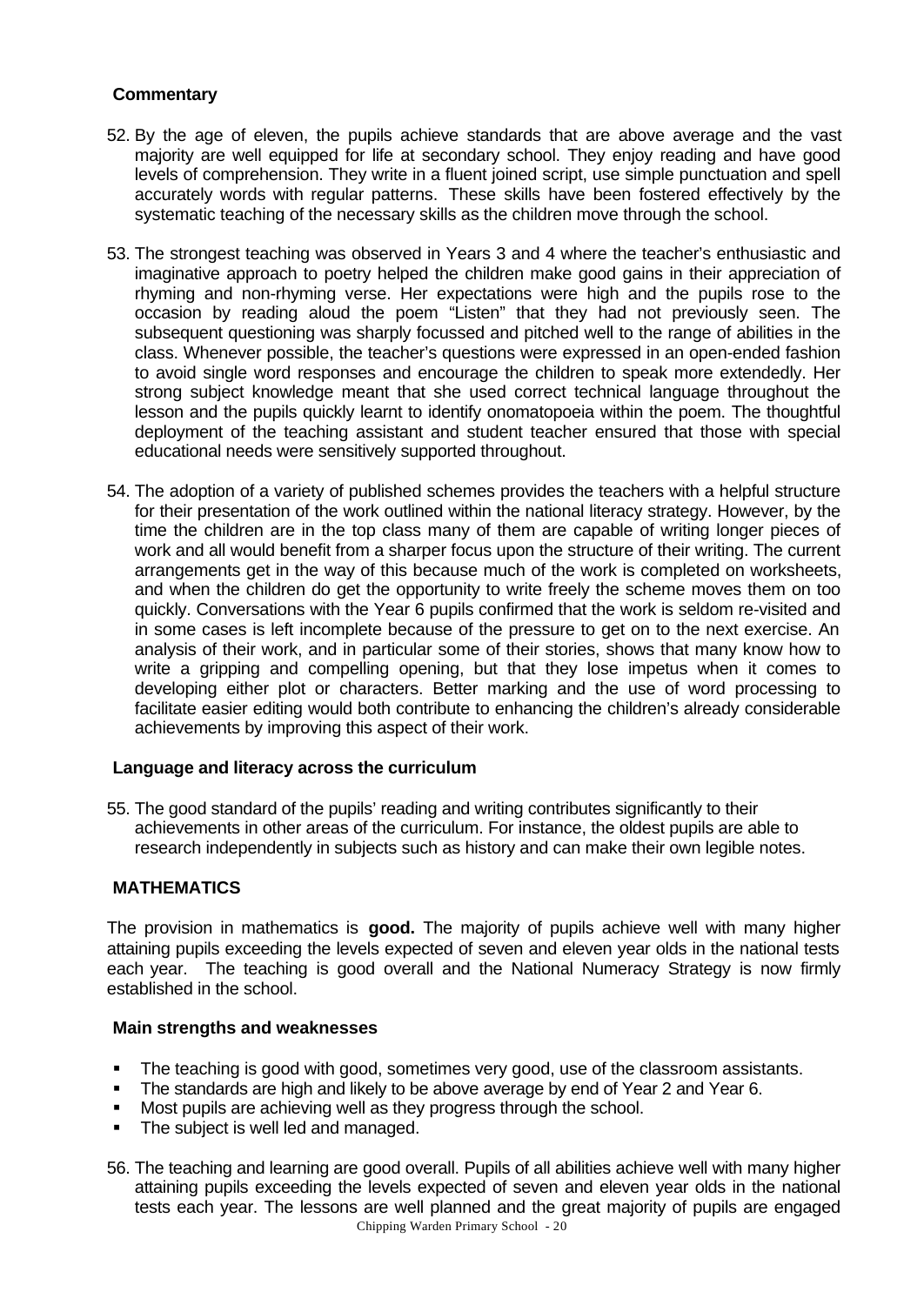and enthused by the activities. Scrutiny of their previous work shows that the pupils respond well to the challenges set for them. Across the school, there is good development of skills in problem solving. For example, in a Year 3 lesson on fractions good use of the resources and the teaching assistants enabled all groups to contribute in a meaningful way. The pupils' selfesteem was raised and all groups achieved well over the lesson. Similar support in a Year 2 lesson enabled the pupils to develop their mental calculation skills effectively and good management ensured that the sessions were carefully matched to the concentration of the different groups. Throughout the school, the pupils' knowledge and understanding are developed well in all areas of mathematics. The pupils respond with good levels of collaboration and cooperation, and this contributes well to their personal and social development.

57. The leadership and management of the subject are good. The resources are plentiful and well organised so that they are contributing to the raising of standards across the school. However, the marking of the work does not give the pupils any indication of what they must do in order to improve. This remains an area of improvement for the school.

#### **Mathematics across the curriculum**

58. There is appropriate use of mathematical skills in other areas of the curriculum. For example, in science the pupils record the results of their investigations in tables and block graphs. They also make good use of their skills of measuring in design and technology lessons.

## **SCIENCE**

The provision in science is **good.** Standards are high and the majority of pupils are achieving well as they progress through the school. Their skills of investigation are good overall.

- The teaching and learning are good across all ages, particularly the skills of investigation
- The pupils respond to the planned activities with interest and enthusiasm.
- The planning of the curriculum is good with a new scheme of work for science producing better continuity and development of the pupils' knowledge and understanding.
- More use could be made of ICT skills in recording the data and observations of experiments.
- 59. The following judgements are based on the two lessons that were observed and a scrutiny of the pupils' previous work, the teachers' planning and discussions with teachers and pupils. Most pupils of different abilities achieve well, particularly many higher attaining pupils who are exceeding the levels expected of seven and eleven year olds in the national tests each year. The teachers' lesson planning is now supported by national guidance, which is enabling better development of skills, knowledge and understanding across the school. The great majority of the pupils are enthused and engaged by the activities planned for them and respond with interest. For example, in the Year 1 / 2 lesson seen, the pupils developed their understanding of the transparency, translucence or opacity of different materials. Good emphasis on the correct use of vocabulary successfully developed their understanding of such terms as 'opaque, transparent and translucent'. A scrutiny of their previous work shows that the Year 6 pupils use their mathematical skills in recording the results of their investigations in the form of bar charts, tally charts and tables. However, the pupils do not make enough use of computers for this type of recording. The pupils' enthusiasm for science was evident in the Year 5 /6 lesson where they investigated how well certain materials could 'muffle' sounds. They were fully involved and cooperated well in small groups. Much science work is planned for pairs or small groups and this contributes well to the personal and social development of pupils across the school. However, the marking of the work does not give the pupils any indication of what they must do in order to improve. This remains an area of improvement for the school. The subject is well led and managed and the resources are good. They are well organised, readily available and used effectively to enhance the pupils' learning.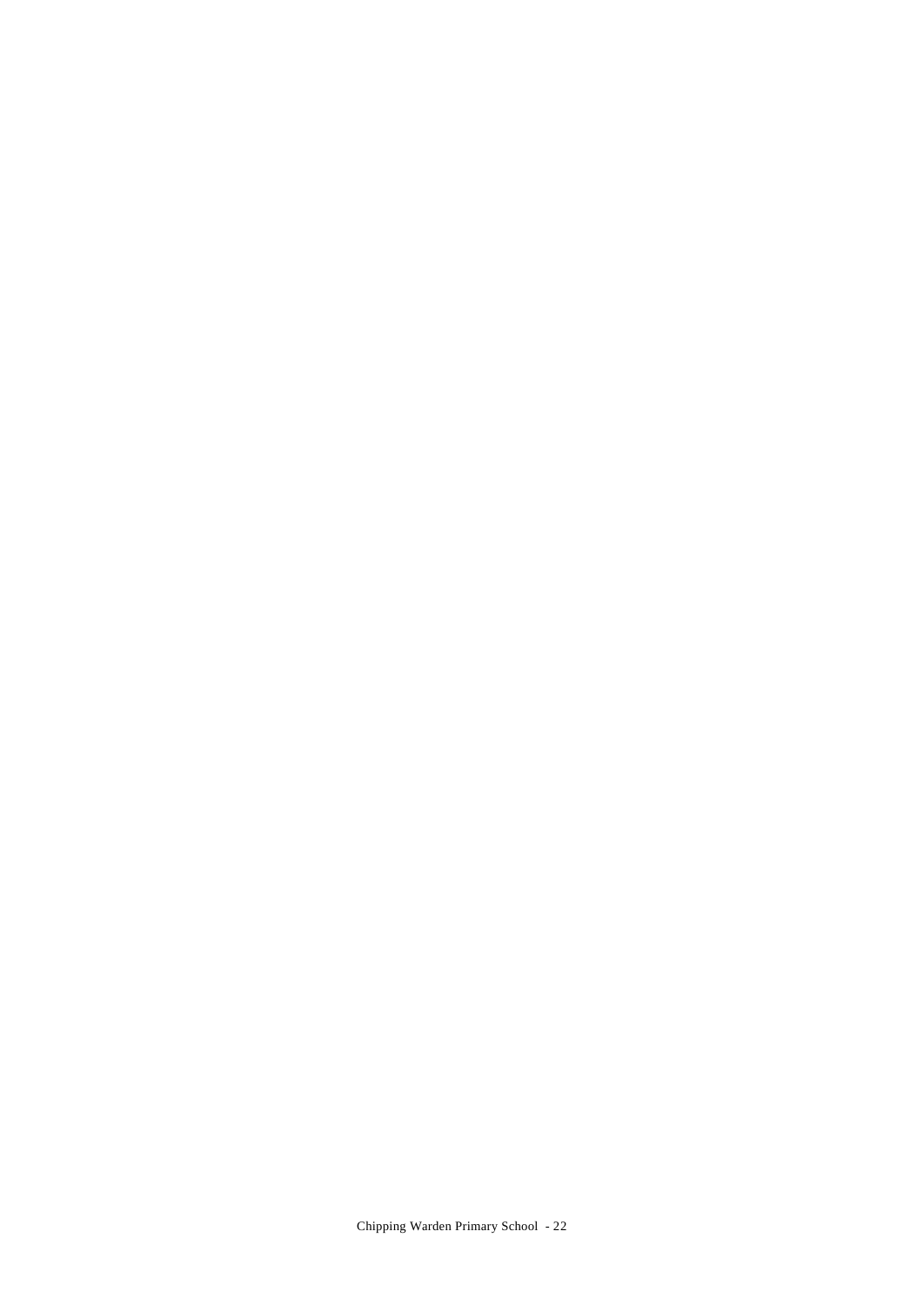## **INFORMATION AND COMMUNICATION TECHNOLOGY**

The provision for information and communication technology (ICT) is **unsatisfactory**.

#### **Main strengths and weaknesses**

- **Standards at age eleven are below average.**
- The co-ordinator teaches well and staff training is underway
- The organisation of resources makes it difficult for ICT to be in regular use

## **Commentary**

- 60. The development of ICT across the school features prominently within the school's current plans. Recent improvements in the school's stock of computers and the introduction of New Opportunities Fund training for the staff has seen the profile of the subject increasing in recent times. However, progress has not been fast enough. The pupils between Years 1 and 4 have seen the greatest benefit from the new, small computer suite because they have been taught the subject on a regular basis since starting school. As a result, their knowledge, skills and competence have matched the expectations of the National Curriculum. However, there remain large gaps in the knowledge and experience of the pupils in Years 5 and 6, most notably in their very limited experience of how to use ICT to control devices or detect physical changes.
- 61. The co-ordinator is developing sound subject knowledge. At the time of this inspection, she was teaching the subject successfully to pupils across the school each afternoon. However, this will stop once the pupils in the Foundation Stage start attending school full time. In the lessons observed, the co-ordinator's teaching was good and the pupils' positive response led to good achievement. This was evident, for instance, when the Year 3 pupils inserted images to illustrate the text of the poem they had been studying in English. There is a helpful curriculum framework that outlines what needs to be taught and when. However, the levels of staff expertise vary widely and the analysis of the pupils' work shows that achievement amongst the oldest pupils is not as good as elsewhere in the school.
- 62. Part of the problem is that the small suite of computers is located a considerable way from the classes containing Years 1-6. These machines stood idle for the majority of each morning until the co-ordinator was free to start her teaching in the afternoon. This is a waste of valuable resources and contributes to the slow progress of the oldest pupils, many of whom are capable of working independently with the computers in a responsible manner.

#### **Information and communication technology across the curriculum**

63. The teachers are not making the most of the power of ICT to support learning across the curriculum. For instance, there is very limited evidence of the pupils using ICT to support research in history and geography, to sift and analyse data in science or to compose directly to screen. As noted above, the current deployment of the computers makes it difficult for staff to incorporate their use in other subjects and the classroom based resources are insufficient.

#### **HUMANITIES**

During the inspection no lessons in geography and religious education were seen, but three lessons in history were observed. Additional information was gathered from an examination of the pupils' previous work in all subjects, a scrutiny of the teachers' planning and discussions with the staff and pupils.

In geography, the pupils' previous work shows that they make satisfactory progress in developing their knowledge of the wider world and in their acquisition of skills in map making. The pupils are achieving average standards by the end of Years 2 and 6.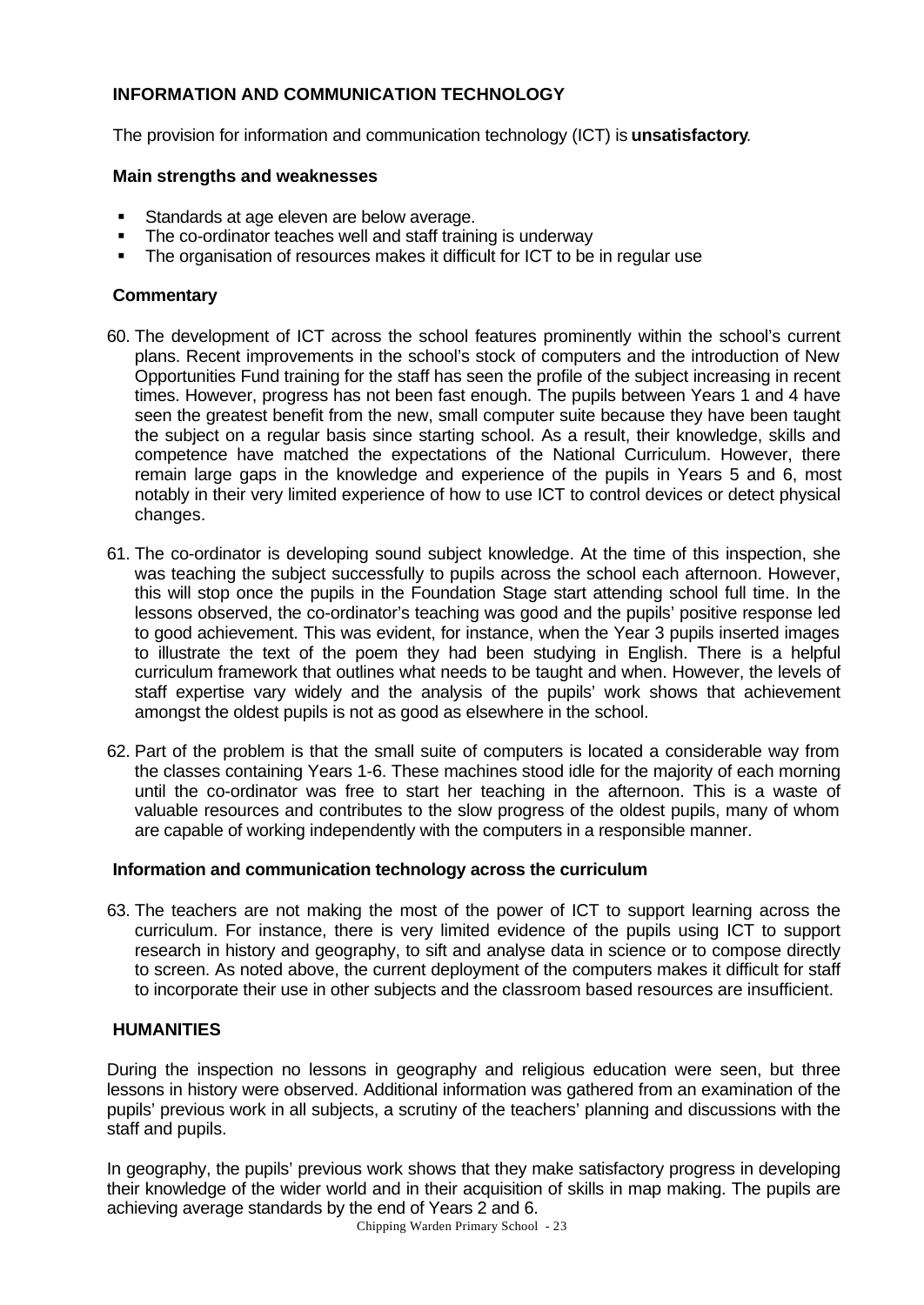## **History**

The provision in history is **good.**

## **Main strengths and weaknesses**

- Overall, the teaching of history is good
- The pupils in Years 1 and 2 are achieving very well
- By the end of Year 2, standards in history are likely to be above those expected
- More use could be made of information and communication technology to enable the pupils to do their own research.
- 64. In the three history lessons seen, the teaching was good overall. In Years 1 and 2, the pupils showed very good knowledge and understanding of the events and people involved in the Great Fire of London, and had used it very effectively in developing a classroom collage. During the course of the lesson observed, the teacher encouraged the children to act out the story of the fire by taking different roles such as the baker or King Charles. The pupils' total involvement demonstrated their keen commitment and good recall of the story.
- 65.

The school makes particularly good use of a wide range of visits and visitors to school to enhance its history curriculum. For example, the current work in Year 3 on the Tudors has been greatly enlivened by visiting actors who came to school and worked in role with the pupils throughout the day. A series of photographs shows that everyone was dressed in costume and conversations with the pupils confirmed that this event enhanced their learning. In this way, the pupils' imagination is used effectively to build up a picture of what life was like in the past and in a Year 3 lesson on life in a London street, the writing included phrases such as 'a disgusting smell' and ' a rat scuttled over my feet'. The Year 6 pupils were able to talk sensibly about similarities between the voyages of John Cabot in Tudor times and their earlier work on the Spanish invasion of the New World. In each of the three lessons, the pupils showed good levels of concentration on their tasks, while at the same time supporting each other. Some pupils know how to use books for research purposes, but there was very little evidence of the use of computers for this purpose.

## **Religious education**

The provision for religious education is **satisfactory.**

#### **Main strengths and weaknesses**

The use of a good range of resources enhances the lessons and thereby the pupils' learning

#### **Commentary**

- 66. Religious education is taught in accordance with the requirements of the Locally Agreed Syllabus and will be further enhanced by the new scheme of work for Personal, Social and Health Education that the school has just adopted.
- 67. In Year 2, the pupils' work in religious education has focused on developing their understanding of feelings and how they affect their everyday lives. In Year 6, the pupils are currently studying the Hindu religion and have made a good start in developing their understanding of some the stories and practices of this faith. The eye-catching artefacts on display have intrigued the pupils and their good literacy skills have allowed them to make effective use of the interesting range of reference materials available.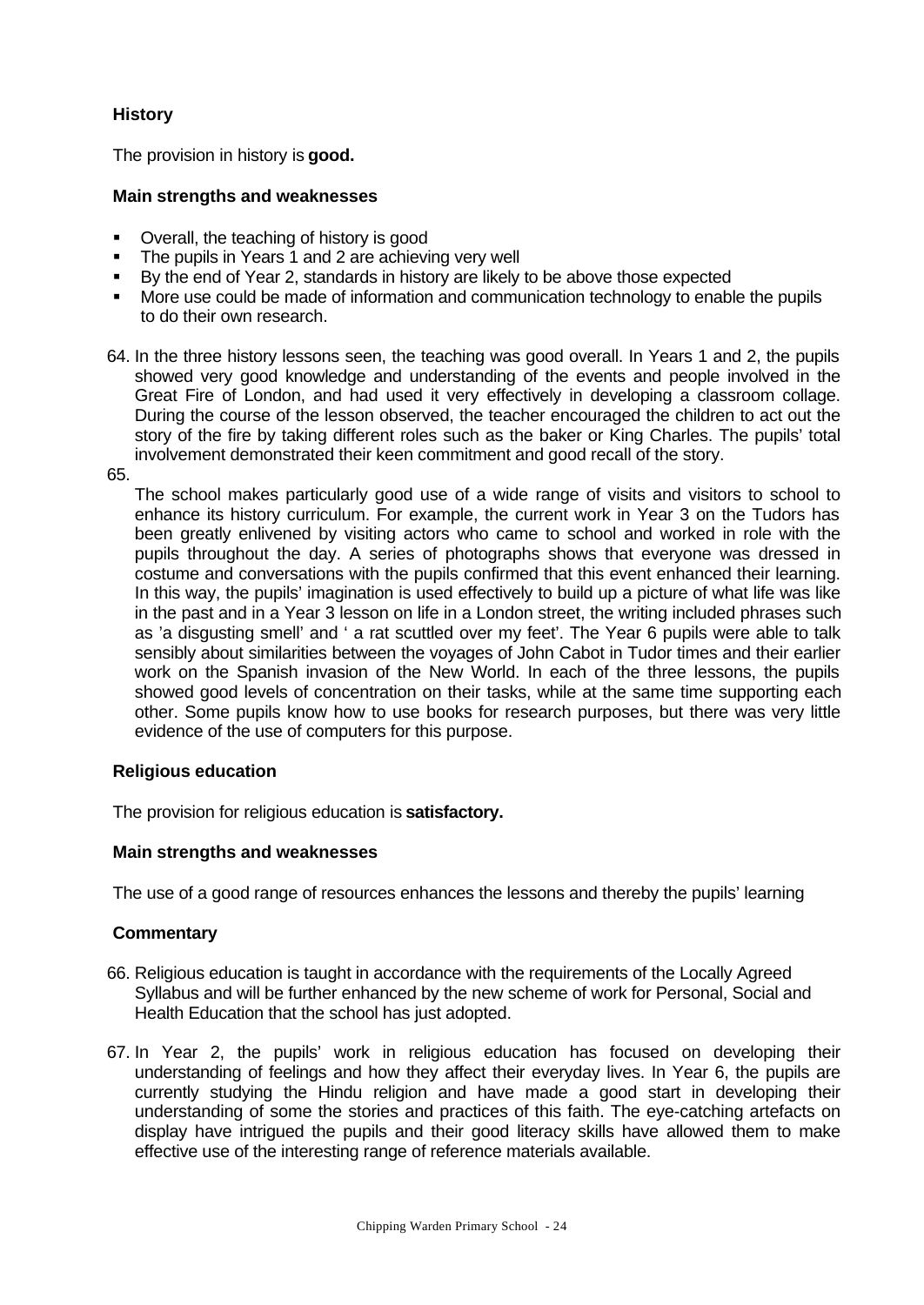68. Four school assemblies were attended, in which good opportunities are taken to build up the pupils' awareness of their own religion and the beliefs of others.

## **CREATIVE, AESTHETIC, PRACTICAL AND PHYSICAL SUBJECTS**

One lesson was observed in each of the following subjects: art and design, music and physical education. A sample of the pupils' work was examined in music, art and design and design and technology.

The physical education lesson with Years 1 and 2 successfully met its objectives. Teachers' planning covers the necessary work and includes regular swimming lessons. The Year 6 pupils' work in design and technology currently focuses upon designing and constructing a pair of slippers. The quality of their plans shows good attention to detail and a sound awareness of the need to ensure secure fixing and attractive finishing of their work. The early indicators are that the vast majority are able to measure accurately and cut out templates with care. A variety of other, good quality work is attractively displayed around the school.

#### **Art and design**

The provision in art and design is **good**.

#### **Main strengths and weaknesses**

- The teachers have good levels of expertise in this area of the curriculum
- ß Skills and techniques are taught carefully
- The resources are of good quality and encourage careful work

#### **Commentary**

- 69. The pupils achieve well in art. The corridors and classrooms are filled with displays of their good work in a variety of media. For example, the school entrance has a magnificent panel of ceramic tiles made and glazed by the children with the assistance of a parent who is a professional ceramic artist. The key to the quality of the pupils' work lies in the good subject knowledge that underpins the systematic teaching of basic skills and techniques. The Year 2 art folders show an excellent progression of work on expanding and developing images as preparation for the pupils' own collages depicting the Great Fire of London.
- 70. By Year 6, the pupils are filling their sketchbooks with a variety of good observational drawings, notes and jottings about artists, such as Kandinsky. In the lesson seen, the teacher's own expertise enabled her to draw the pupils' attention to the effect of light and shade on the appearance of the fruit they were to draw and by the use of a video in which an artist demonstrated and explained his technique. The teachers provide good quality resources, such as a variety of sketching pencils of different softness, oil pastels and proper watercolour brushes. This makes the pupils feel and behave like artists and is reflected in the good quality of their work.

#### **Music**

The provision for the teaching of music is **good**.

- The subject knowledge of the co-ordinator and her teaching throughout the school are important factors in the standards achieved by the pupils
- The breadth of musical activity within the school is another positive feature.
- There is and increasing breadth of cross cultural reference points in the curriculum.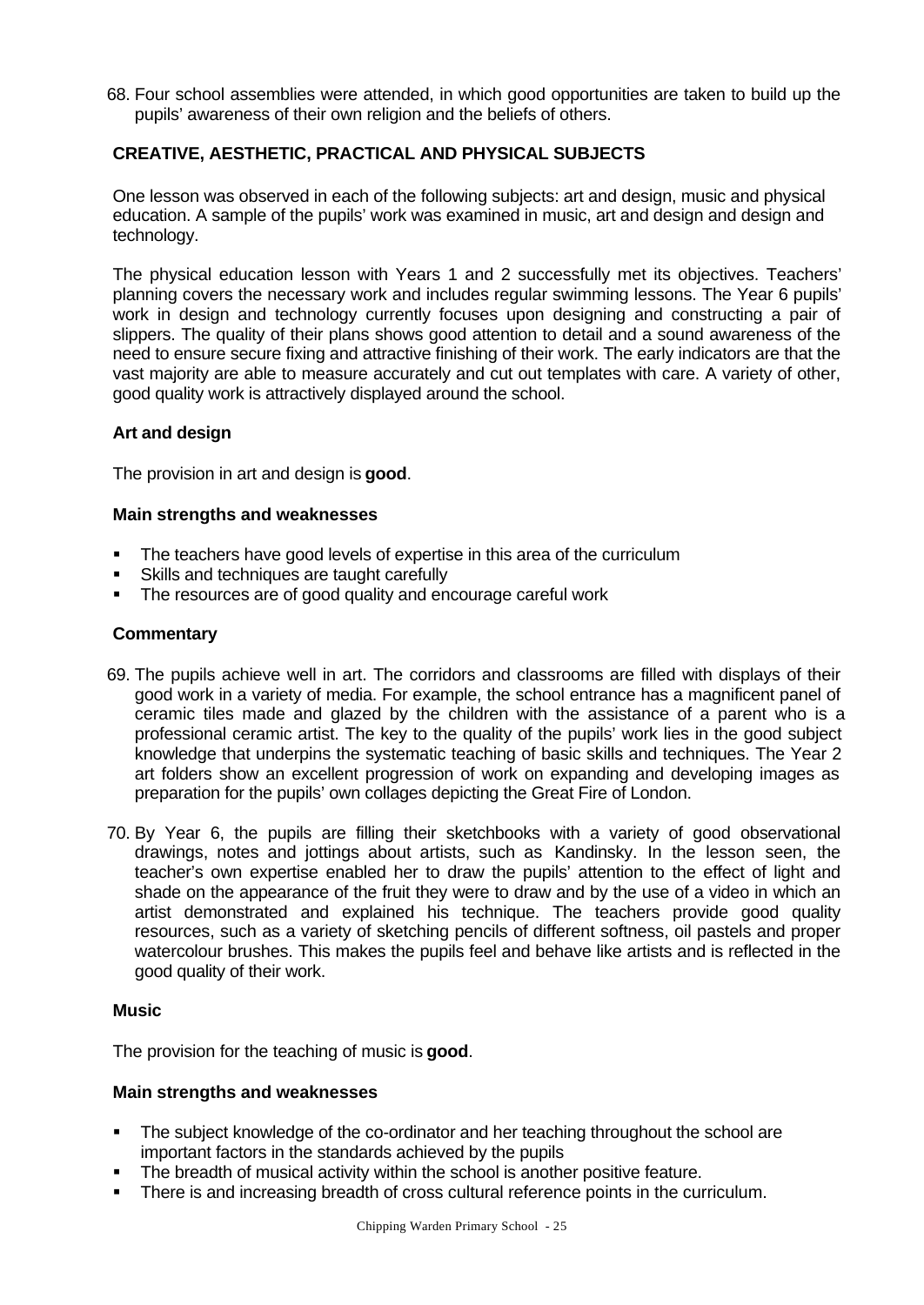## **Commentary**

- 71. Music has a rising profile in the school thanks to the enthusiasm of the new co-ordinator who has a degree in the subject. She currently teaches music in the three classes comprising pupils in Years  $1 - 6$ . The quality of the work on the tape provided to the inspection team shows that the children's attainment is clearly in line with the expected levels at ages seven and eleven. By age eleven, the children learn a good variety of songs from an interesting range of cultures, such as a South African protest song or "Keep the beat," a simple rap. The recordings demonstrate how the pupils' initial attempts are ragged and their articulation unclear, and that with practice their performances become tighter rhythmically and their intonation is more accurate. In the case of the protest song, the children later made up their own verse.
- 72. The lesson observed with Years 1 and 2 was good. The teacher used the evocative theme of the poem "Windy Day" to challenge the children to create a piece of music that reflected the story of the poem. Her careful questioning and the good range of instruments provided helped the children to plan their approach. They worked very hard and showed good discipline and co-operation in taking turns to play. By the end of the lesson, they had learnt to follow their teacher as she "conducted" and had begun to appreciate how effective the use of crescendo and diminuendo can be in creating the mood of a piece of music.
- 73. Another strong feature is the increasing amount of extra-curricular music on offer to the pupils. There are recorder groups and a popular lunchtime choir. Several children receive instrumental tuition from the local authority music service and their achievements are good.

#### **PERSONAL, SOCIAL AND HEALTH EDUCATION AND CITIZENSHIP**

The provision for the pupils' personal, social and health education is **satisfactory.** The school has recently adopted a new scheme of work to support the teaching and learning in this aspect of its curriculum. It is comprehensive and addresses all the requirements of the National Curriculum but it has not yet been in use long enough for the inspection team to assess its effectiveness. The school already makes some provision for health education through the annual visit of the Life Education Centre, and the pupils in Years 5 and 6 benefit from their residential visit to the Longtown Outdoor Education Centre.